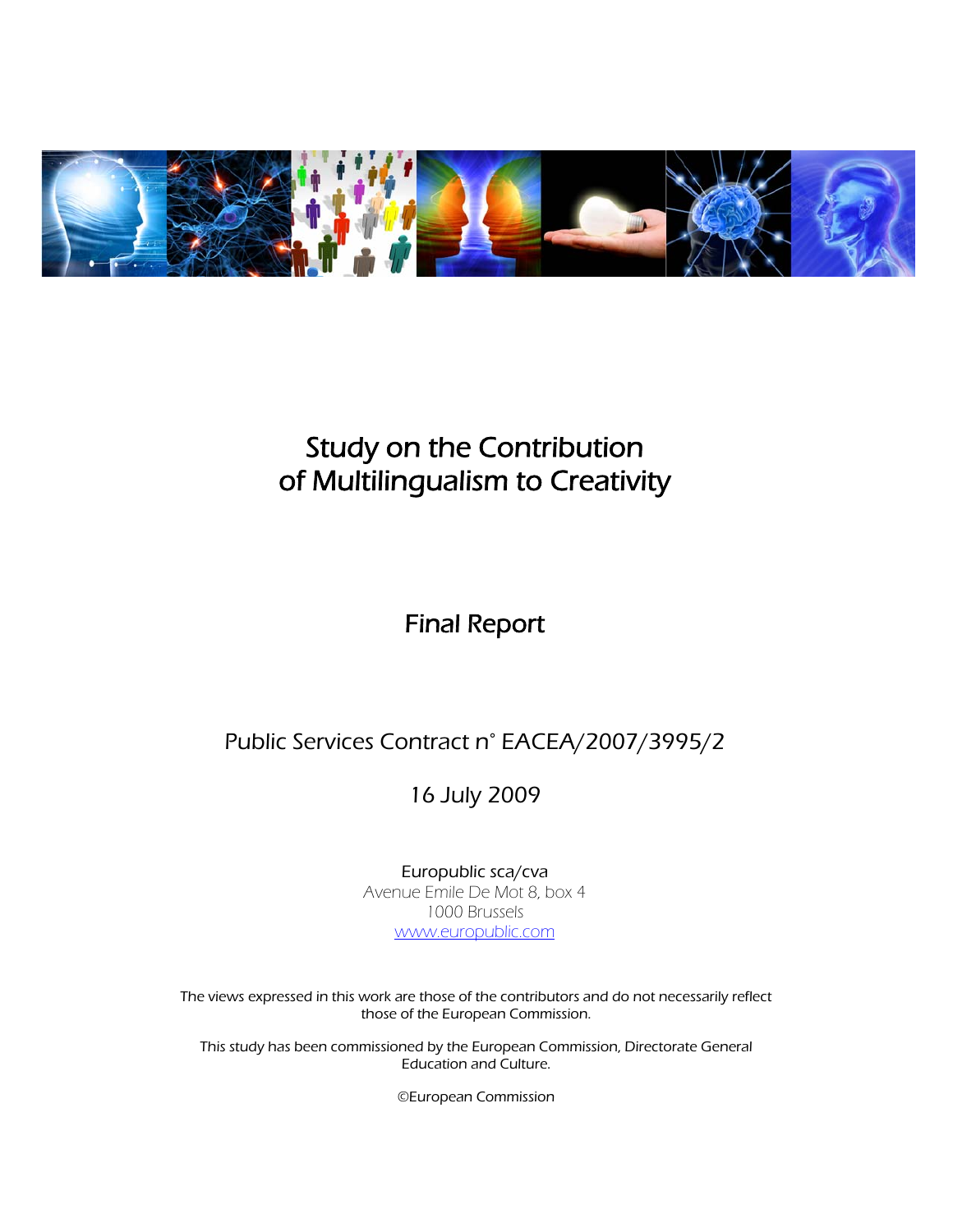# **Table of Contents: Final Report**

| 1. Introduction to the Study                                        |       |  |  |  |  |
|---------------------------------------------------------------------|-------|--|--|--|--|
| 2. Key Definitions                                                  |       |  |  |  |  |
| 3. Insights from Science                                            | p. 5  |  |  |  |  |
| 3.1. Approaching Multilingualism and Creativity                     | p. 5  |  |  |  |  |
| 3.2. Approaching the Evidence-base                                  | p. 5  |  |  |  |  |
| 3.3 Enhanced mental flexibility: 'The Flexible Mind'                | p. 6  |  |  |  |  |
| 3.4 Enhanced Problem Solving Capability: 'The Problem Solving Mind' | p. 7  |  |  |  |  |
| 3.5 Expanded Metalinguistic Ability: 'The Metalinguistic Mind'      | p. 8  |  |  |  |  |
| 3.6 Enhanced Learning Capacity: 'The Learning Mind'                 | p. 8  |  |  |  |  |
| 3.7 Enhanced Personal Ability: 'The Interpersonal Mind'             | p. 9  |  |  |  |  |
| 3.8 Reduced Age-related Mental Diminishment: 'The Ageing Mind'      | p. 9  |  |  |  |  |
| 4. Insights into Public Opinion                                     | p. 10 |  |  |  |  |
| 4.1 The Online Survey                                               | p. 10 |  |  |  |  |
| 4.1.1. Enhanced Creative Thinking Skills                            | p. 10 |  |  |  |  |
| 4.1.2. Flexible Thinking                                            | p. 11 |  |  |  |  |
| 4.1.3. Interpersonal Communication Skills                           | p. 11 |  |  |  |  |
| 4.1.4. Ability to learn other languages                             | p. 11 |  |  |  |  |
| 4.1.5. Ability to multitask                                         | p. 11 |  |  |  |  |
| 4.1.6. Results per language group                                   | p. 12 |  |  |  |  |
| 4.1.7. Results per age category                                     | p. 17 |  |  |  |  |
| 4.1.8. Results according to Gender                                  | p. 18 |  |  |  |  |
| 4.1.9. Results according to Occupation                              | p. 18 |  |  |  |  |
| 4.1.10. Results according to Language Skills                        | p. 20 |  |  |  |  |
| 4.2. The Telephone Survey                                           | p. 20 |  |  |  |  |
| 4.3. The Case Studies                                               | p. 22 |  |  |  |  |
| 5. Overall Conclusions                                              |       |  |  |  |  |
| 6. Summary of Recommendations                                       | p. 24 |  |  |  |  |
| 6.1. European Commission                                            |       |  |  |  |  |
| 6.2. EU Member States                                               | p. 24 |  |  |  |  |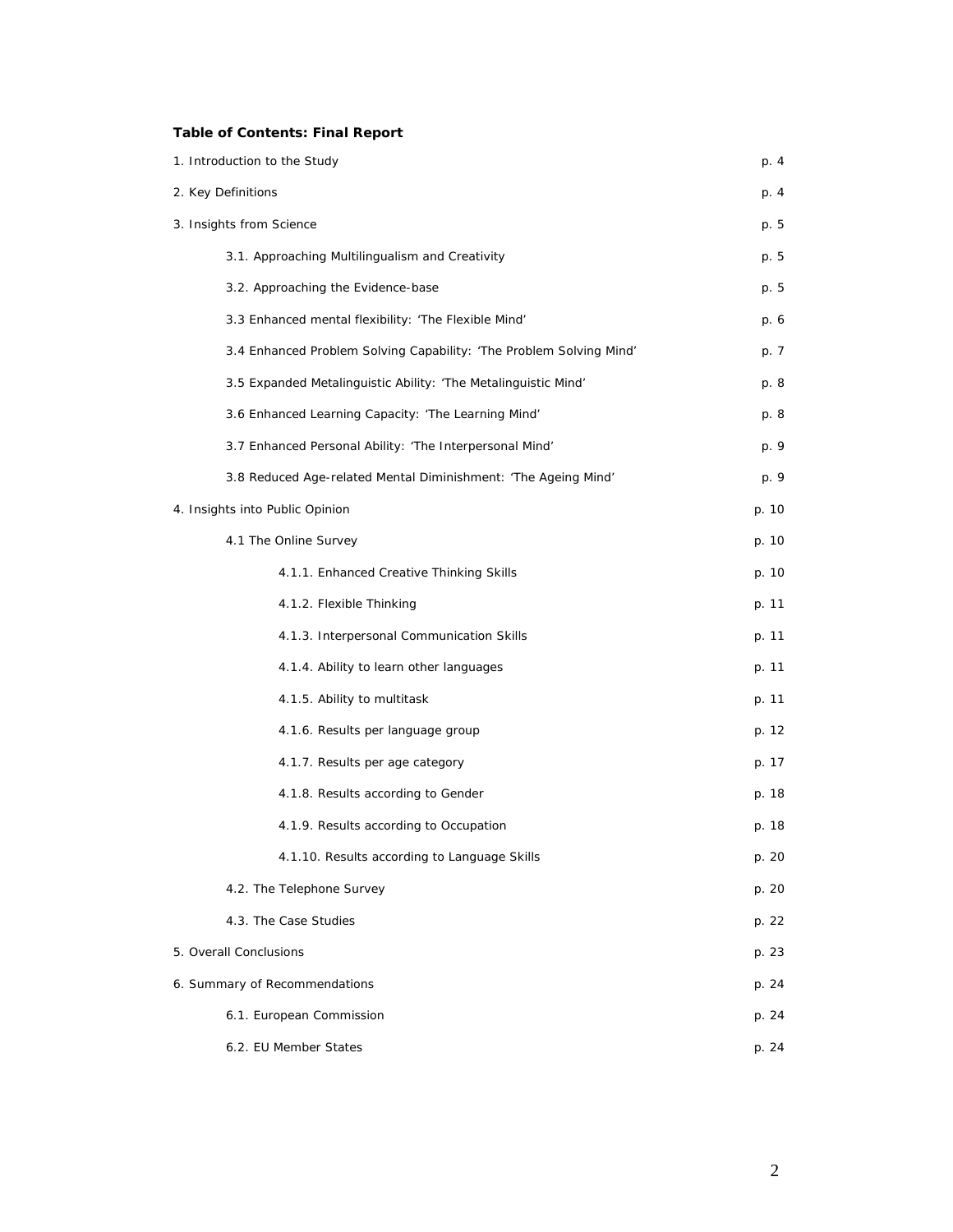# **Annexe to Final Report:**

Executive Summary

# **Technical Annexes:**

- 1) Compendium One: Towards an evidence base
- 2) Compendium Two: Inventory
- 3) Online Survey
- 4) Telephone Survey
- 5) Case Studies
- 6) Methodology
- 7) Authors and Acknowledgements
- 8) Communications Proposal
- 9) PowerPoint Presentation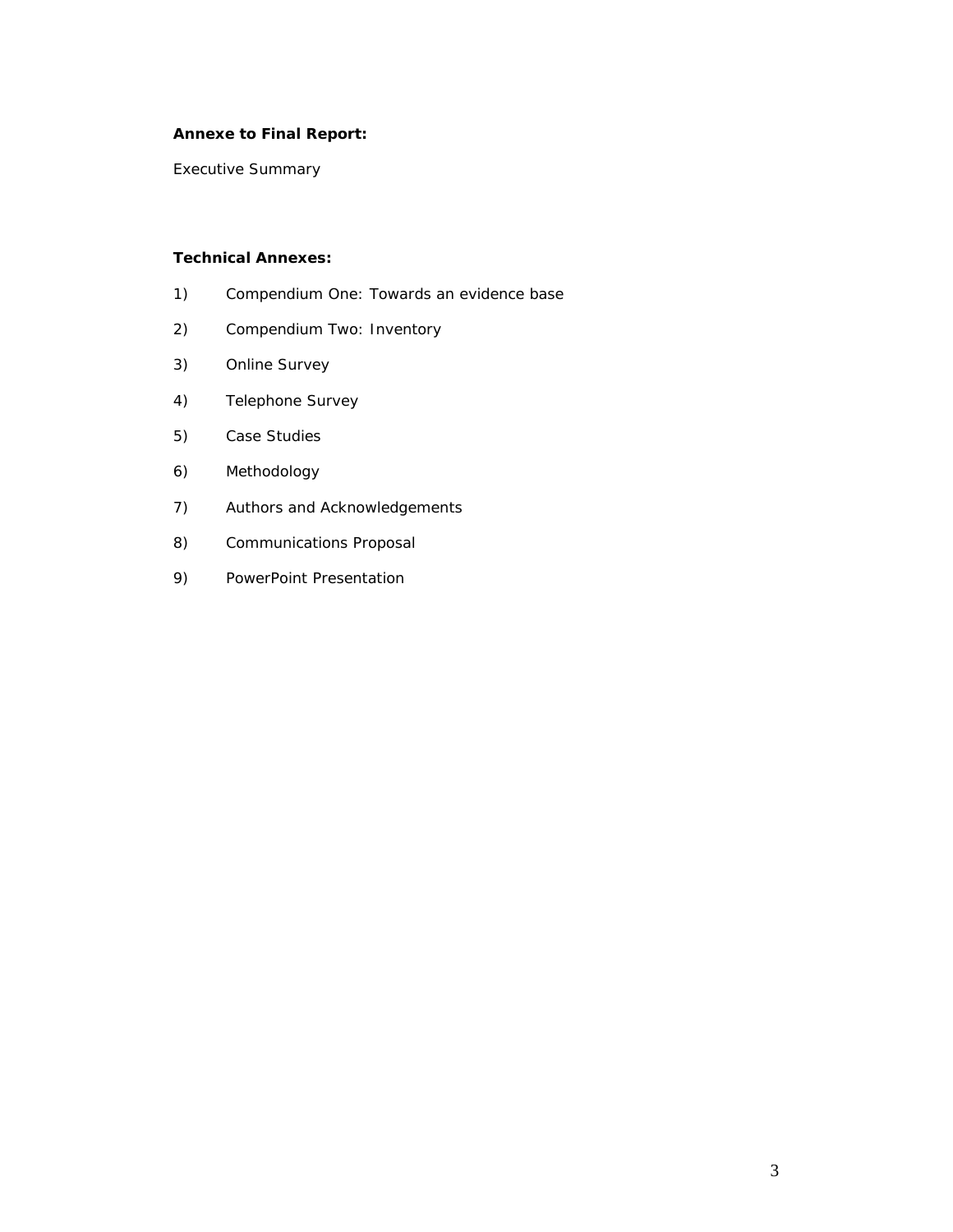#### **Multilingualism: realising our creative potential**

#### **1. Introduction to the Study**

The *Study on the Contribution of Multilingualism to Creativity* examines what scientific reporting reveals, what people think, and how multilingualism contributes to creativity through examples from European life.

The first step was to track down primary research published in European countries and languages, and in international forums, to respond to five hypotheses. These hypotheses are:

- There is a link between multilingualism and creativity
- Multilingualism broadens access to information
- Multilingualism offers alternative ways of organising thoughts
- Multilingualism offers alternative ways of perceiving the surrounding world
- Learning a new language increases the potential for creative thought.

A forum of 30 country-specific experts searched for data published regionally or nationally across a wide range of EU languages. The data was then evaluated by an inter-disciplinary team of European experts.

This led to a compendium database and accompanying scientific commentary with information on landmark studies that strengthened our understanding of the linkage between knowledge of languages and creativity. From this, indicators were identified and grouped into clusters. These have some bearing on the relationship between multilingualism and creativity.

The second step was to use some of the main indicators to sound out public opinion via an online questionnaire and telephone interviews.

The online survey gathered opinion on how individuals think about the five hypotheses. The rationale for doing this was to determine which hypotheses were typically considered true to life, and which were not.

The telephone survey examined the hypotheses in the context of the business world, particularly as they apply to multilingual team dynamics.

The third step involved identifying case studies that demonstrate the practical applicability of multilingualism to a range of human activities.

By comparing what science reveals and what people think, it was possible to construct recommendations and a communications proposal for the European Commission and other stakeholders.

#### **2. Key Definitions**

*Creativity* is understood as:

'imaginative activity fashioned so as to produce outcomes that are both original and of value' (NACCCE 1999: 30)

*Multilingualism* is understood as:

'… the ability of societies, institutions, groups and individuals to engage, on a regular basis, with more than one language in their day-to-day lives.' (EC 2007:6)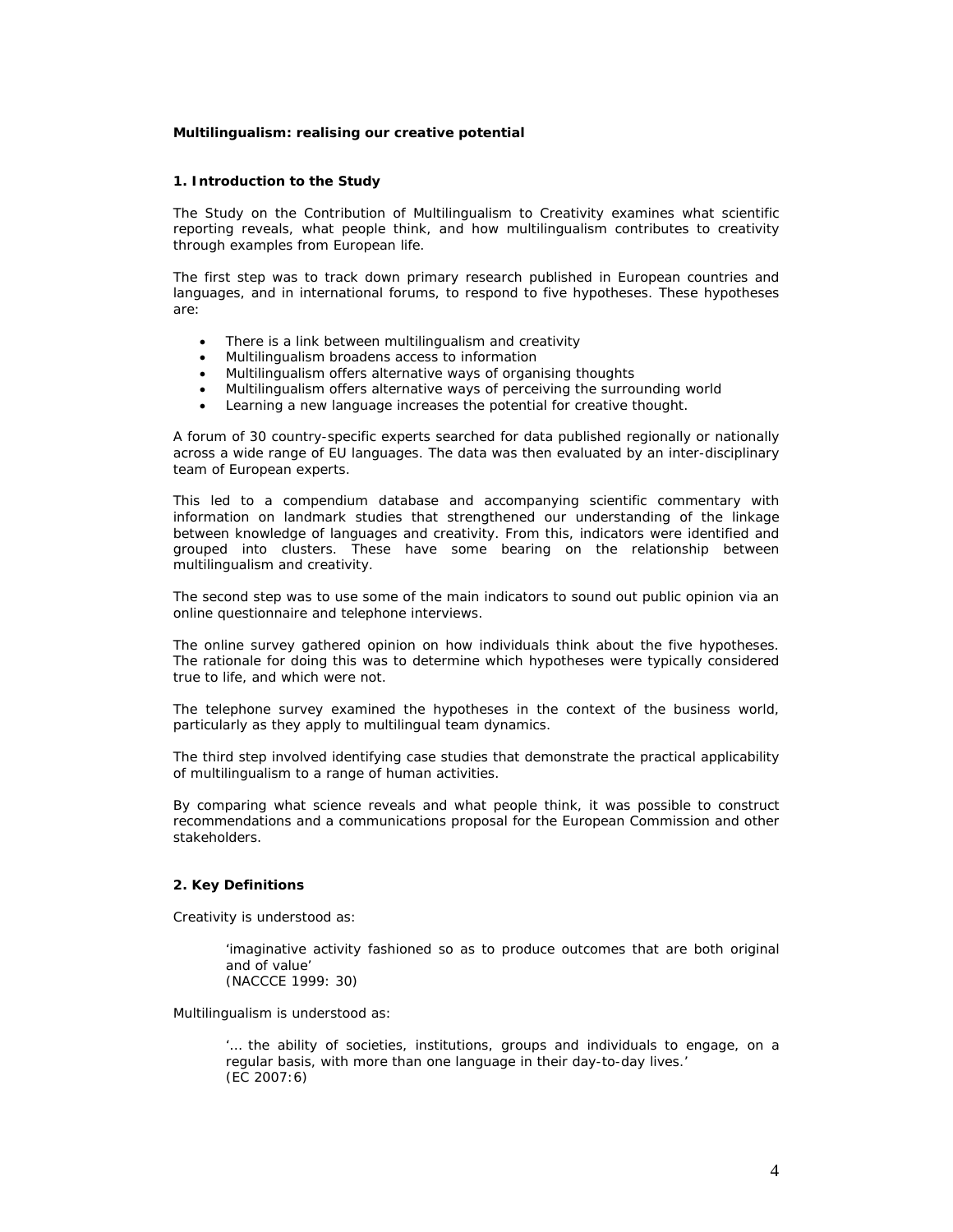# **3. Insights from Science**

#### *3.1. Approaching Multilingualism and Creativity*

Currently, there is considerable anecdotal evidence for arguing that the ability to use more than one language leads to creative outcomes for individuals and society. There is also speculation about a positive link between knowledge of languages and enhanced cognitive ability.

Anecdotal evidence can be very significant. It includes findings that may not yet have been subjected to rigorous scientific analysis. This should not reflect negatively on the anecdotal evidence itself, but take into account that sufficient scientific studies have not yet been fielded.

Linking multilingualism to some form of specific added value such as 'creativity' is complex. One reason is due to the multi-dimensionality of language and the brain. Individuals do not live in a vacuum. Their capacity to think and act is determined by many surrounding influences. Indeed, some would argue that creativity is not an innate quality which individuals have, but something which is largely generated through interaction with the environment, including other people. This interaction is particularly supported by the ability to communicate through more than one language.

There are many factors which influence how knowledge of more than one language can lead to specific outcomes. Individuals are unique, and even if half of the world's population is 'bilingual', we are barely scratching the surface in understanding the impact of knowing more than one language.

There has been much work done on creativity from different perspectives, particularly in the field of artistic expression. But relatively little has been achieved with respect to knowledge of languages and the inner workings of the mind. It is highly likely that a multilingual mind differs in some respects from a monolingual one, but in what way and with what outcomes is at present an open question. It is obviously not the case that creativity can only be achieved through multilingualism.

We are now in a period when scientific insight into the working of language in the brain is rapidly expanding. This is partly due to the fact that researchers can now look inside the brain using neuroimaging techniques such as functional magnetic resonance imaging (fMRI), positron emission tomography (PET), and functional near-infrared spectroscopy (fNIRS). These and other techniques enable us to see the physical structure and activities in the brain on a scale not possible earlier. Biomedical research on the neurosciences only emerged as a distinct discipline after the 1970s.

We are approaching a threshold stage where research conducted in rigorously controlled laboratory settings is at a crossroads with research outside the laboratory. There is an increasing body of evidence about multilingual individuals in various cultural environments that points to enhanced functioning of these individuals when compared to monolinguals. This points to a greater *potential* for creativity amongst those who know more than one language, when compared with monolinguals.

# *3.2. Approaching the Evidence-base*

The available evidence supporting the notion that multilingualism is linked to creativity is equivocal, and subject to multiple interpretations. However, by grouping together findings from different research disciplines over the last 30 years, one sees the emergence of several "evidence clusters."

These clusters of findings are based on the following: that knowledge of more than one language leads to specific forms or conditions which could be linked to creativity. The contents of these clusters constitute indicators.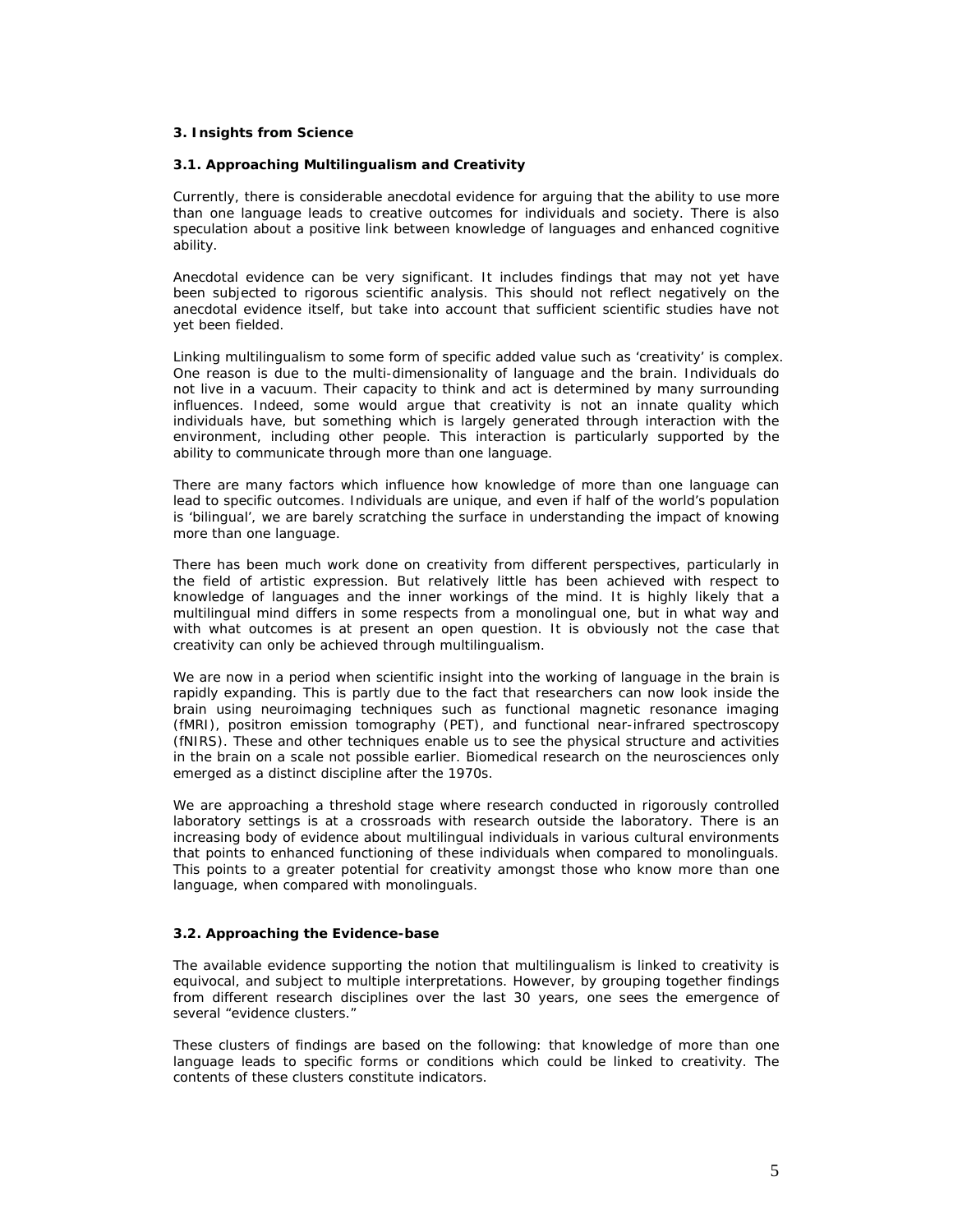The indicators have to be handled with caution because creativity is a multi-dimensional phenomenon. Research reveals six major clusters: mental flexibility, problem solving capability, metalinguistic ability, learning capacity, interpersonal ability and, finally, the ageing process.

#### **3.3. Enhanced mental flexibility: 'The Flexible Mind'**

The *flexible mind* is about extending the capacity to think. We can consider this in terms of the human body. A person who exercises and is physically fit is more able to adapt to different situations, like the need to swiftly walk up a steep hill. In a similar way, a flexible mind is an adaptable mind that responds to the demands of different situations. Monolinguals obviously have flexible minds, but there appear to be changes in the types of flexibility found in the multilingual mind.

One of the long-standing analogies about bilinguals has centred on being able to 'see the world through different lenses'. Thus, as the multilingual engages with life, s/he has various types of binoculars which can be used as and when the need arises. The binoculars enable choice, and the choice is linked to the extent to which the mind is flexible in adapting to situations. As we interact with our environment, a more extensive range of interpretations can lead to increased choices.

Being able to look at the same thing – for example a problem or some other form of challenge – from different perspectives is an important competence in the Information Age. Access to information, and the need to navigate this, has become a defining competence of the times. If the multilingual mind has the potential to support 'looking at things from different perspectives', then it may be that the multilingual mind can be regarded as a mind well-equipped for modern times.

There has long been an anecdotal view that 'tension' is often required to achieve creativity. 'Creative tension' is a popular concept in organisational management and it relates to how people perceive the gap between what they know/where they are, and what they want to know/where they want to be. Creative tension is considered as a form of energy. It is often linked to iconic creative figures in history such as Michelangelo, Van Gogh and Mozart, amongst others.

Researchers are keenly interested in how two or more languages interact within the brain in respect of creative tension, and what it might mean for the individual in relation to thought.

In thinking about this, we should not think of tension as something which is negative. Creative tension has been compared to a bow and arrow. In itself the bow – i.e. the mind – is not able to project the arrow without enough energy or "tension" to reach the target. So if the target is some form of problem, the tension could be viewed as resulting from the interaction of the bow, string and the person. And it is this capacity for tension which links back to flexibility.

Divergent and convergent thinking are two frequently discussed thought processes in enquiries into the multilingual mind, creativity and problem-solving. Put simply, both are linked to how we generate ideas. There is much difference of opinion on the terms between researchers, and it is possible that creativity could result as much from convergent as from divergent thinking, or variants of each. One argument linking divergent thinking to multilingualism and creativity relates back to the idea of lenses. The ability to simultaneously activate and process multiple unrelated categories may be greater when more than one language is available for the process.

The modern age is one of widespread information and communication. Thinking processes and cognitive flexibility have been under the spotlight in various research fields for decades, but now there is great attention being given to 'digital literacy and competences'. Being able to respond to the opportunities and demands of information and communication technologies is an area of some interest. Cognitive flexibility has a role to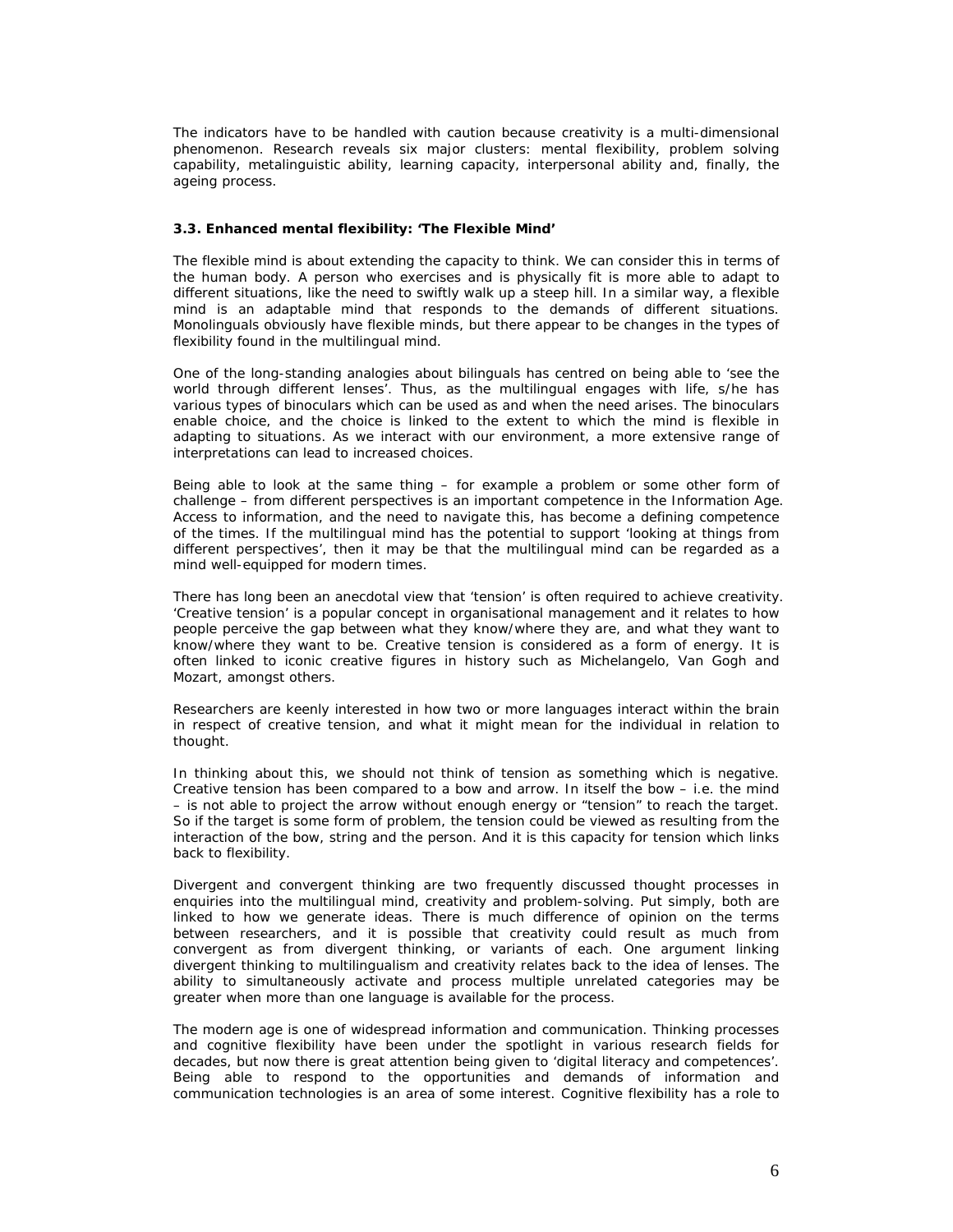play here, and there are now open questions about how the experience of multilingualism helps develop flexibility, and access to this type of potential may emerge as an asset in competence-building for the Information Age.

# **3.4. Enhanced Problem Solving Capability: 'The Problem Solving Mind'**

Language processing in a bilingual or multilingual mind will differ from the monolingual mind because there is more than one language to use at a given time. The existence of more than one language in the brain suggests that multilinguals have enhanced cognitive control when compared to monolinguals. This leads us to "*executive function",* which is a key concept in understanding cognitive control.

The multilingual mind relies on mechanisms that differ from the monolingual mind since the latter has only one fundamental linguistic frame of reference. The question then arises: is a multilingual 'executive function' a form of cognitive asset that enhances the potential for creativity? A range of reports argue that multilinguals, and specifically bilinguals, have executive function capacity superior to that of monolinguals.

The advantages of enhanced executive function relate to problem solving, including abstract thinking skills, creative hypothesis formulation, higher concept formation skills, and overall higher mental flexibility. The reasons for such advantage may be linked to the management of two or more active language systems, and the experience of that management over time.

Being able to interpret information and solve problems involves not only deciding what deserves one's attention, but also what does not. This is even more significant in situations where a large amount of information must be processed. Separating what is important information and what is not constitutes a problem-solving competence. Related research frequently refers to 'inhibitory control'. Inhibitory control involves the scale at which a person is able to ignore distracting and irrelevant stimuli, and could lead to a significant advantage for the multilingual mind in relation to creativity.

Some studies have looked at problem-solving, multilingualism and multimedia gaming. This links closely to the development of digital literacy, or to the types of competence required when using specific forms of information and communications technology. These studies reveal that bilinguals tend to be faster in solving problems which are cognitively demanding.

Research on processing demands indicates that the multilingual mind may be better at multitasking than the monolingual mind. This is partly attributed to attention and inhibitory control. Multitasking can be considered as the simultaneous handling of more than one task and is directly linked to executive control.

Research reveals that bilingual students outperform monolinguals when engaged in highly demanding problem solving tasks, but that this is not the case when each group handles relatively less demanding tasks. Sometimes, it is not that the bilinguals have a clear overall advantage, but that they may be quicker at handling the cognitive demands involved. This speed could be attributed to the prior experience of the multilingual mind in separating two or more language systems.

Some problem solving tasks include processes which could lead to creativity. Conceptual expansion is closely aligned to hypothesis formulation in problem solving. This is sometimes discussed as 'fluid intelligence', which can be considered as a higher order problem solving capacity.

Problem solving is a constant feature of life. The indicators in this respect suggest that multilingualism tends to provide a multi-competence (the added value resulting from more than one language) which itself becomes a skill for achieving creativity in the modern age. Put simply, knowing more than one language may help the brain sharpen its ability to focus.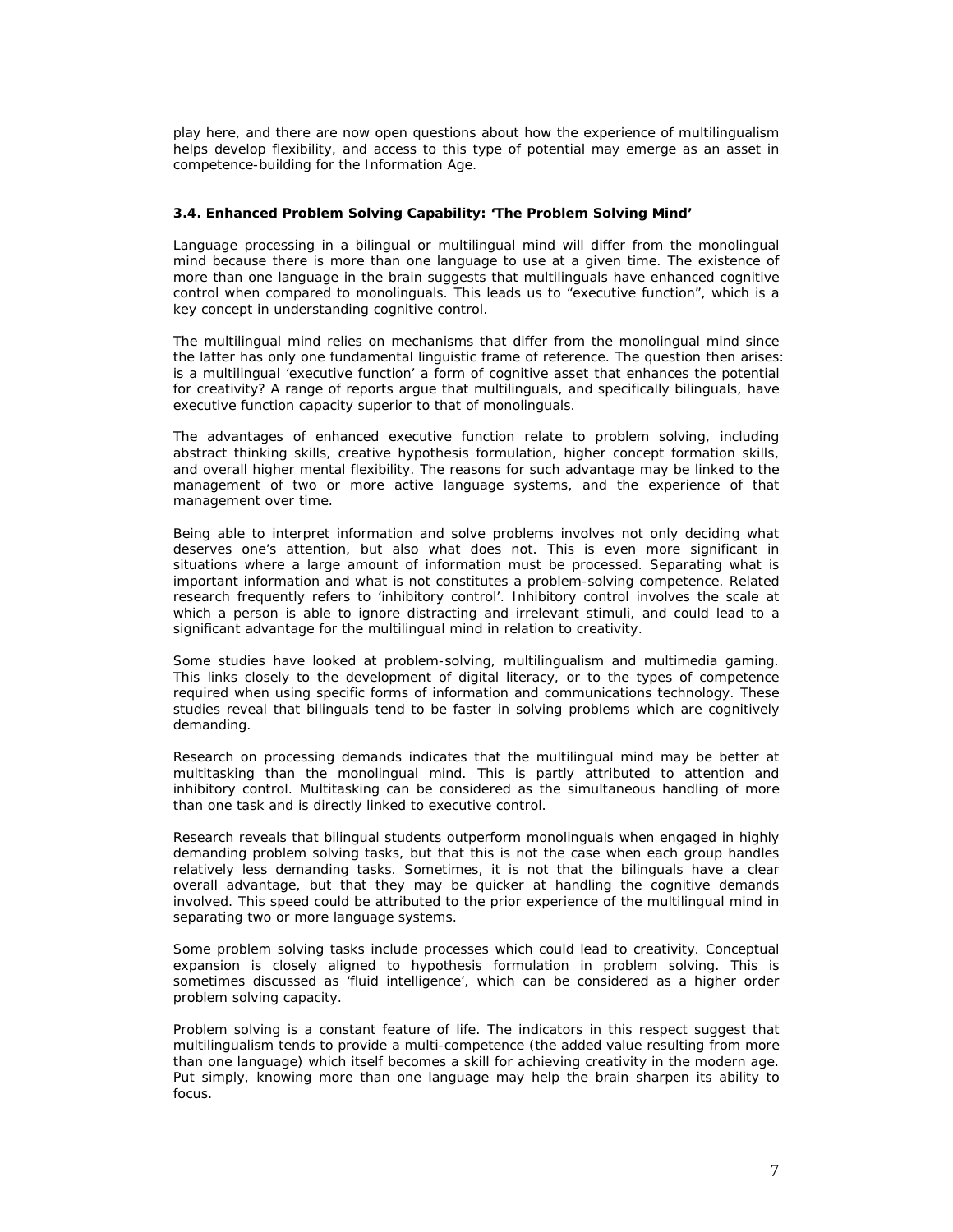#### **3.5. Expanded Metalinguistic Ability: 'The Metalinguistic Mind'**

Awareness of language as a tool for thinking and human communication is a valuable skill. Whether we are interpreting someone's behaviour, or otherwise critically thinking about what we read, hear or see, language awareness is important. It enables a person to be 'street-wise' in handling communication dynamics more effectively by being able to go 'beyond the words'.

Metalinguistic awareness is essentially about enriched linguistic processing, leading to skills in analysing how language is used, and using language to achieve desired goals. This leads to a deeper understanding of how language functions. When the metalinguistic mind is developed through the interaction of two or more languages it can enrich the use of each, with benefits for the individual. Access to different languages helps one to synthesise concepts and make distinctions between them, from which new ideas can emerge. This is where the metalinguistic mind is associated with achieving creative conceptual expansion, and the potential for creativity.

# **3.6. Enhanced Learning Capacity: 'The Learning Mind'**

This evidence cluster revolves around memory and the impact of memory on learning. Research suggests that the multilingual mind may have superior memory function in relation to 'episodic memory' and 'semantic memory' when compared to monolinguals.

Episodic memory is used to describe the memory of events linked to episodes (times, places, feelings, and other phenomena which can be explicitly stated). Semantic memory describes more general knowledge which, though unrelated to specific experiences or events, is used to help interpret these.

The possibility of enhanced memory function affects the learning of other subjects in the education curriculum, and learning in general. The ability to retain, organise, store and retrieve information is a vital human skill, and indications that multilingualism provides an advantage have a bearing on the potential for creativity. This relates to the possible impact of cross-language interactivity, a process denied to the monolingual.

Humans learn by interacting with their environment. During this interactive process new knowledge is constructed and learned, and then integrated with previous knowledge.

The results are always more than the sum of the environmental percepts; they are new concepts which cannot be foreseen. So learning is not adding information to information already stored, but constructing new knowledge. In a way every learning process can be seen as a creative process. In psychology and philosophy this is called the emergence phenomenon.

Links have been reported between multilingualism and superior performance in hypothesis formation in terms of higher order thinking and syntactic complexity. Such work has been done on various subjects, including maths and science.

There may be specific neuro-circuitry and multisensory brain systems (changes in brain organisation and plasticity) which result from knowledge of more than one language. This raises the issue of whether knowing more than one language makes it easier to learn other languages, where language learning becomes a cumulative process.

Even limited exposure to second-language learning is now under the spotlight through research within the neurosciences. Changes in the brain's electrical activity may occur much earlier than previously thought. It has been argued for some years that any impact from knowing a second language would only be realised when a certain degree of competence is attained. But it is now increasingly viewed that change in the brain can take place with relatively little exposure to a second language. The consequences of this for both learning in general and creativity remain uncertain.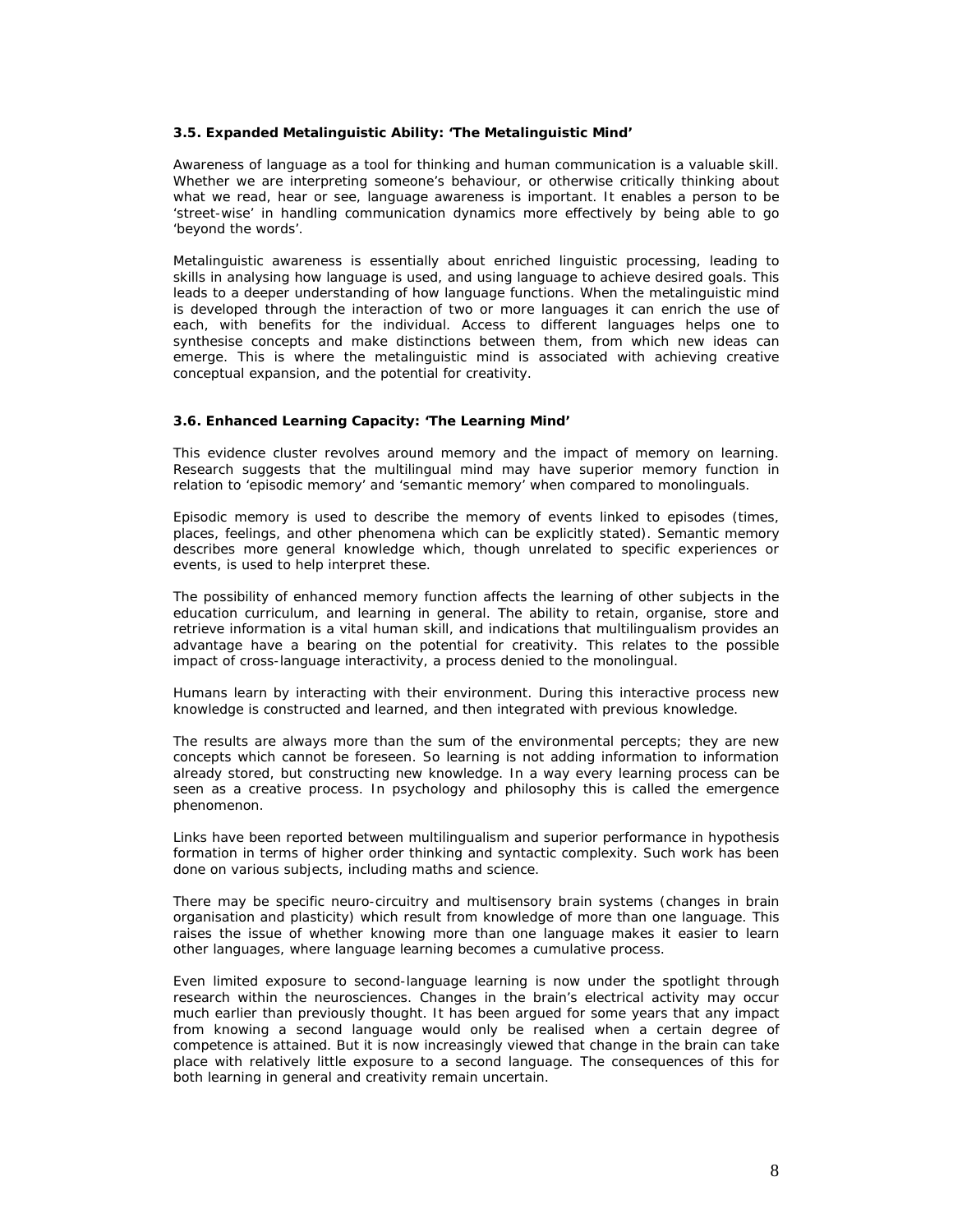That there may be a collateral relationship between multilingualism and learning in general has been under discussion in research for decades. Executive control, memory, divergent thinking, inhibitory control and metalinguistic awareness are all factors involved here.

It is possible that the interplay between languages in the multilingual mind is a key factor. This interplay includes the role of emotions, which is increasingly considered an important aspect of learning. It is the interplay within the mind, and how it interacts with the surrounding environment, that highlights the potential for creativity. Interplay of languages can be found in educational settings where more than one medium of instruction is used, e.g. through bilingual education and Content and Language Integrated Learning (CLIL). Research on forms of bilingual education have reported surprisingly good results across the curriculum by multilingual learners.

#### **3.7. Enhanced Interpersonal Ability: 'The Interpersonal Mind'**

Parents who opt to have their children educated wholly or partly in a second language sometimes voice concern about whether this could have a negative impact on the child's first language.

However, research over many decades suggests that education through the medium of a second language actually enhances communication awareness in the first language. This could be linked to the types of language awareness which can be developed when a person has access to more than one language.

Multilingualism is reported as helping to nurture interpersonal communication awareness and skills. For example the ability of multilinguals to see that people have differing, or even false beliefs, is said to develop earlier in multilinguals than in monolinguals.

The impact of multilingualism on interpersonal communication is referred to as

- understanding and responding to the communicative needs of others
- contextual sensitivity
- interactional competence in communication
- enhanced skills in differentiating languages in contextually sensitive ways.

These suggest that multilingualism tends towards multi-skills in interpersonal interaction. If so, then this can have a bearing on the potential for creativity.

By definition, interpersonal communication involves communicating with one or more people.

There is much anecdotal opinion that cultural diversity leads to enhanced levels of creativity, but research on this question frequently deals with ethnicity or culture, and neglects to examine the role of language. There is little quality research available on the language dimension in relation to creativity and, for example, group performance and regional economic performance, but the interpersonal advantage is often reported.

#### **3.8. Reduced Age-related Mental Diminishment: 'The Ageing Mind'**

One potentially significant avenue of research of recent years concerns the relationship between multilingualism and age-related mental diminishment. The suggestion is that changes in the executive function and working memory resulting from knowledge of more than one language may slow the rate of decline of certain cognitive processes as a person ages.

We have included this in the scope of our enquiry into creativity because, if verified, it could have a profound impact on the period of active creativity of older and more experienced individuals.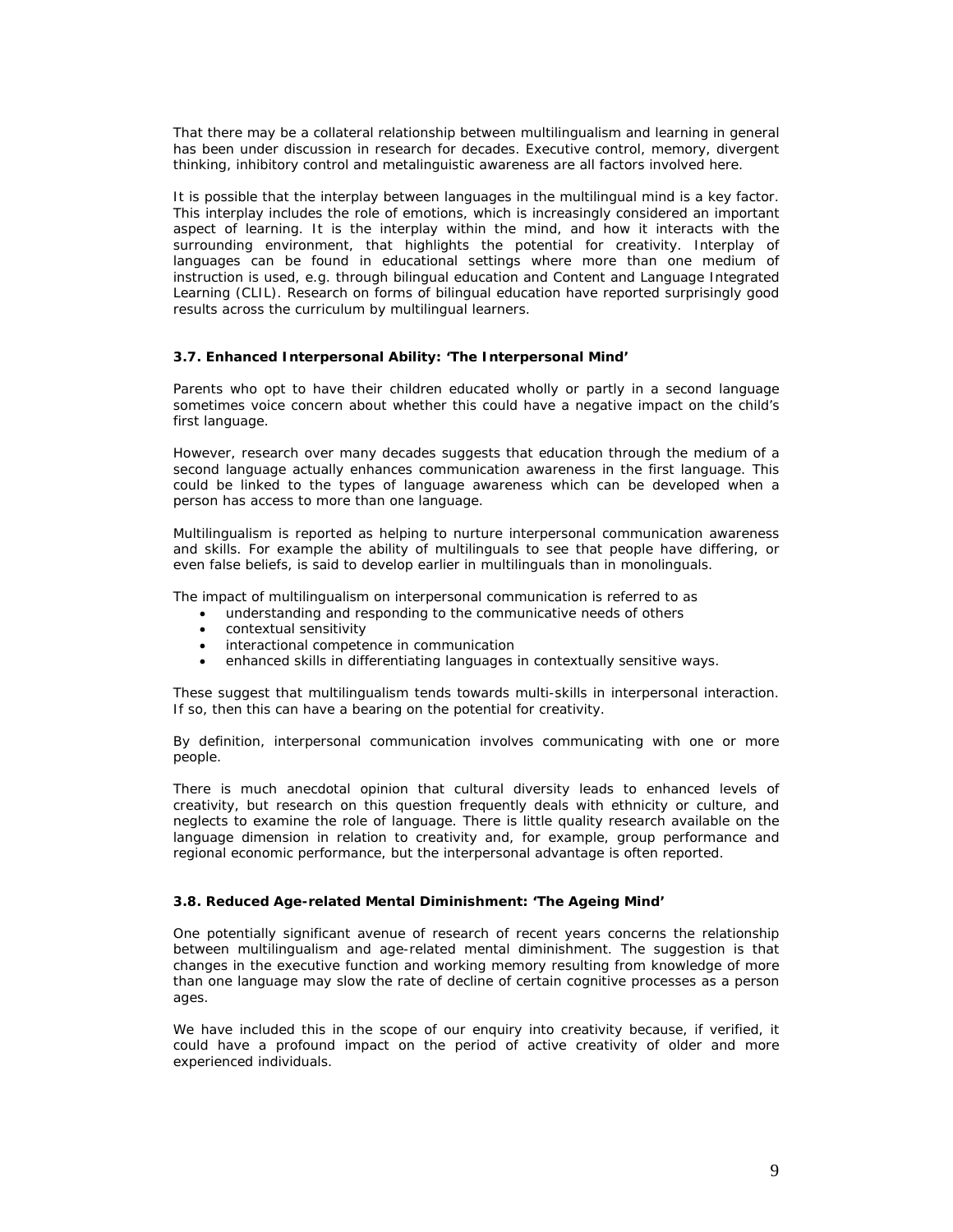If the brain has more than one linguistic processing system, and is affected by organic or functional deterioration through normal ageing or even possibly forms of dementia, the rate of deterioration may be slowed down. Thus, rates of loss of cognitive function may be affected by the greater capacity afforded by different languages.

The implications of any offset of age-related diminishment of cognitive function and processes could be considerable. If incoming research further reveals that multilinguals have a 'cognitive reserve' which protects against these aspects of ageing, then the consequences for multilingualism and age may be significant for not only individuals and families, but for societies.

# **4. Insights into Public Opinion**

#### **4.1. The Online Survey**

The online survey, which covered all EU Member States plus Norway and Turkey, polled individuals on their opinion about the five hypotheses. The purpose was to find out which hypotheses were viewed as 'commonsense', and which were less acceptable.





# **4.1.1. Enhanced Creative Thinking Skills**

A very large percentage of respondents are indeed convinced that multilingualism has a positive influence on a person's ability to think in an original way: in fact, none of the respondents challenged this hypothesis. An important, though smaller, proportion of respondents also consider that multilingualism has a positive influence on the ability to 'think in the abstract'.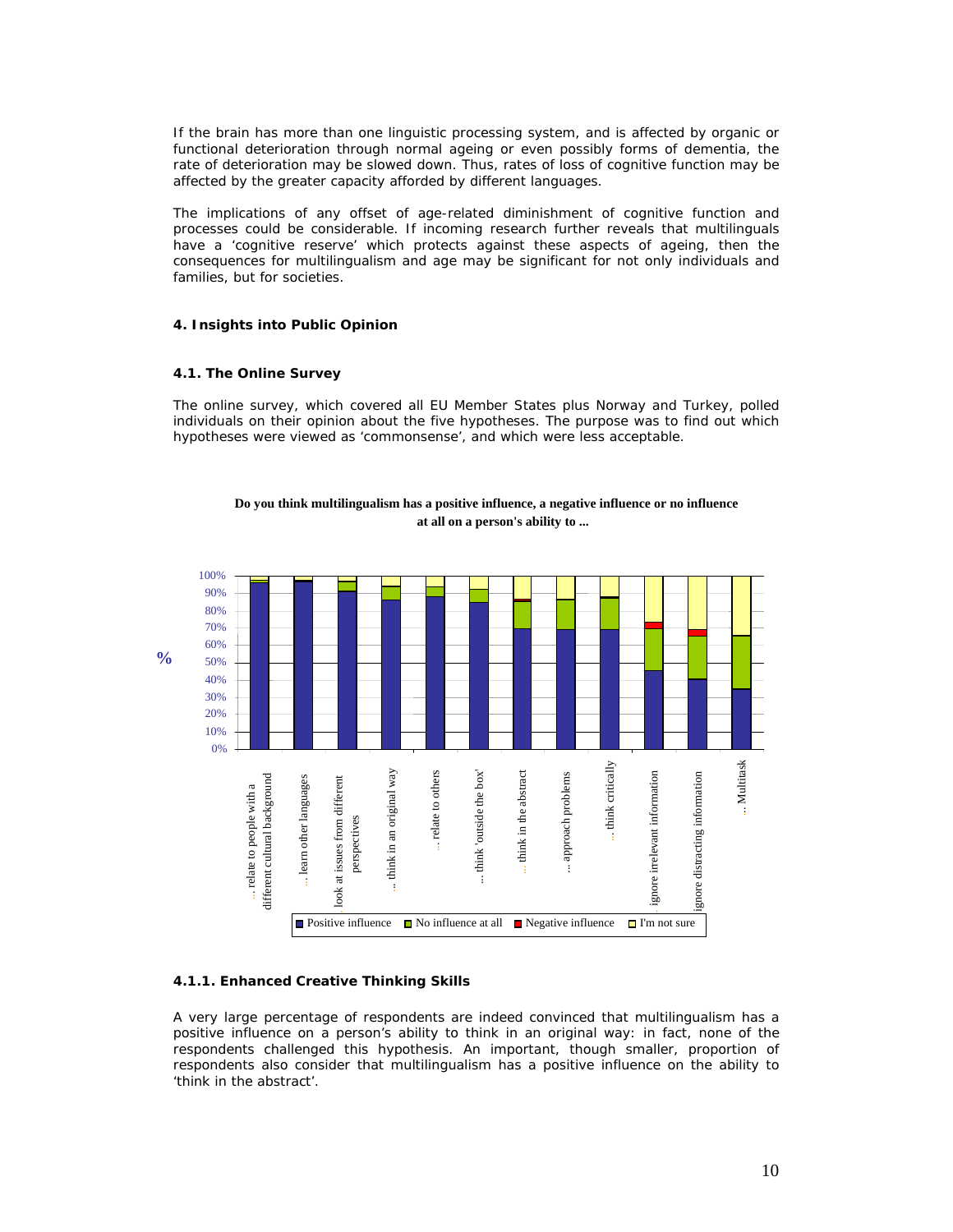We find a different picture when it comes to the influence of multilingualism on bypassing or ignoring distracting and/or irrelevant information. Less than half the respondents think that multilingualism has a positive influence in these respects, and a substantial number think there is no link between multilingualism and the ability to ignore distracting and/or irrelevant information. There is also some uncertainty on this issue.

# **4.1.2. Flexible thinking**

An overwhelming majority of respondents think that multilingualism has a positive influence on the ability to look at issues from different perspectives, and a very large proportion believe there is a positive link between multilingualism and a person's ability to think 'outside the box'. Large percentages in the sample think that multilingualism has a positive influence on a person's ability to solve problems.

Close to none of the respondents think multilingualism has a negative influence, and less than 20% of respondents think there is no link.

# **4.1.3. Interpersonal Communication Skills**

There is little doubt among survey participants that multilingualism has a positive influence on both a person's ability to relate to others, including people of a different cultural background.

# **4.1.4. Ability to learn other languages**

There is equally little question among survey participants that multilingualism has a positive influence on a person's ability to learn other languages.

# **4.1.5. Ability to multitask**

About one-third of all respondents think multilingualism has a positive influence on a person's ability to multitask. Close to one-third think there is no link between the two, while' another third are uncertain whether or not there is a relation between the two.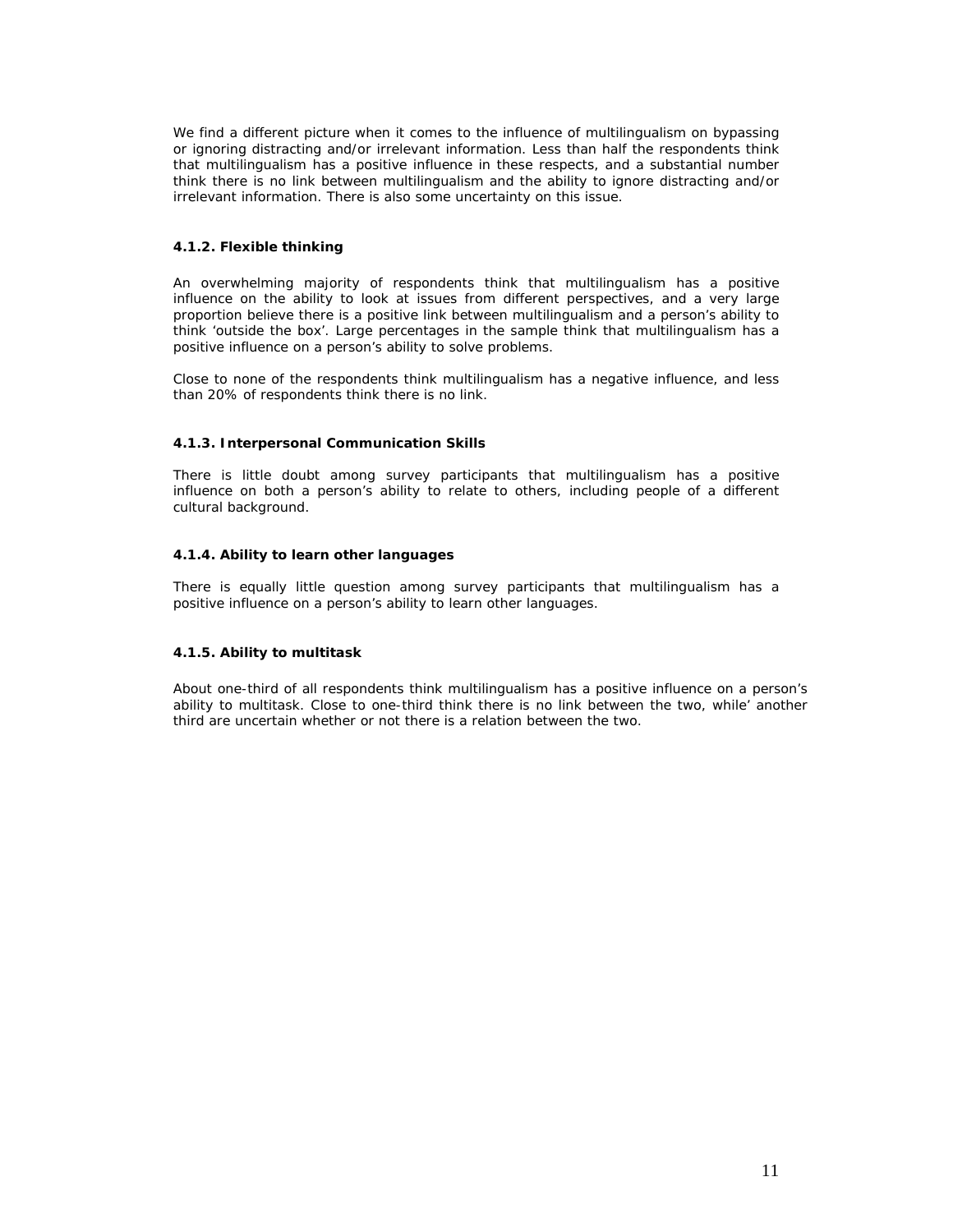# **4.1.6 Results per Language Group**

Because the number of respondents per country was too low to come to meaningful conclusions, we grouped countries by language family (an admittedly arbitrary approach, but the only practical one):

| 'Greek'         | Greece<br>Cyprus                                                              |
|-----------------|-------------------------------------------------------------------------------|
| 'Romance'       | Italy<br>Spain<br>Portugal<br>France<br>Romania<br>Belgium (43%)<br>Luxemburg |
| 'Baltic'        | Lithuania<br>Latvia                                                           |
| 'Nordic'        | Norway<br>Sweden<br>Denmark                                                   |
| 'Ugro-Finnic'   | Finland<br>Estonia<br>Hungary                                                 |
| 'English'       | UK.<br>Ireland<br>Malta                                                       |
| 'Slav'          | Poland<br>Czech Republic<br>Slovenia<br>Croatia<br>Bulgaria                   |
| 'Germanic'      | Germany<br>Austria<br><b>Netherlands</b><br>Belgium (57%)                     |
| 'Turkey + Rest' | Turkey<br>Other countries not featured above                                  |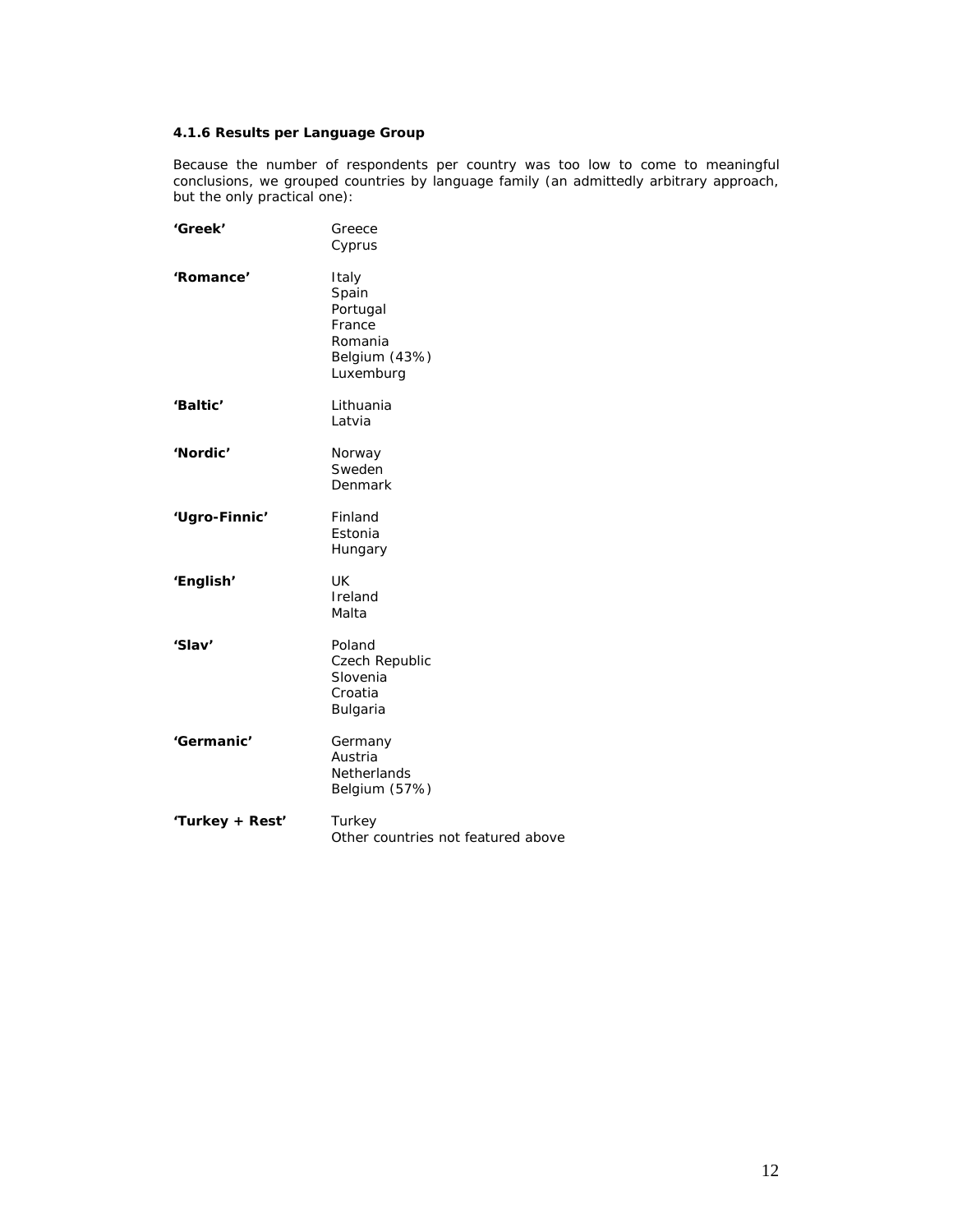



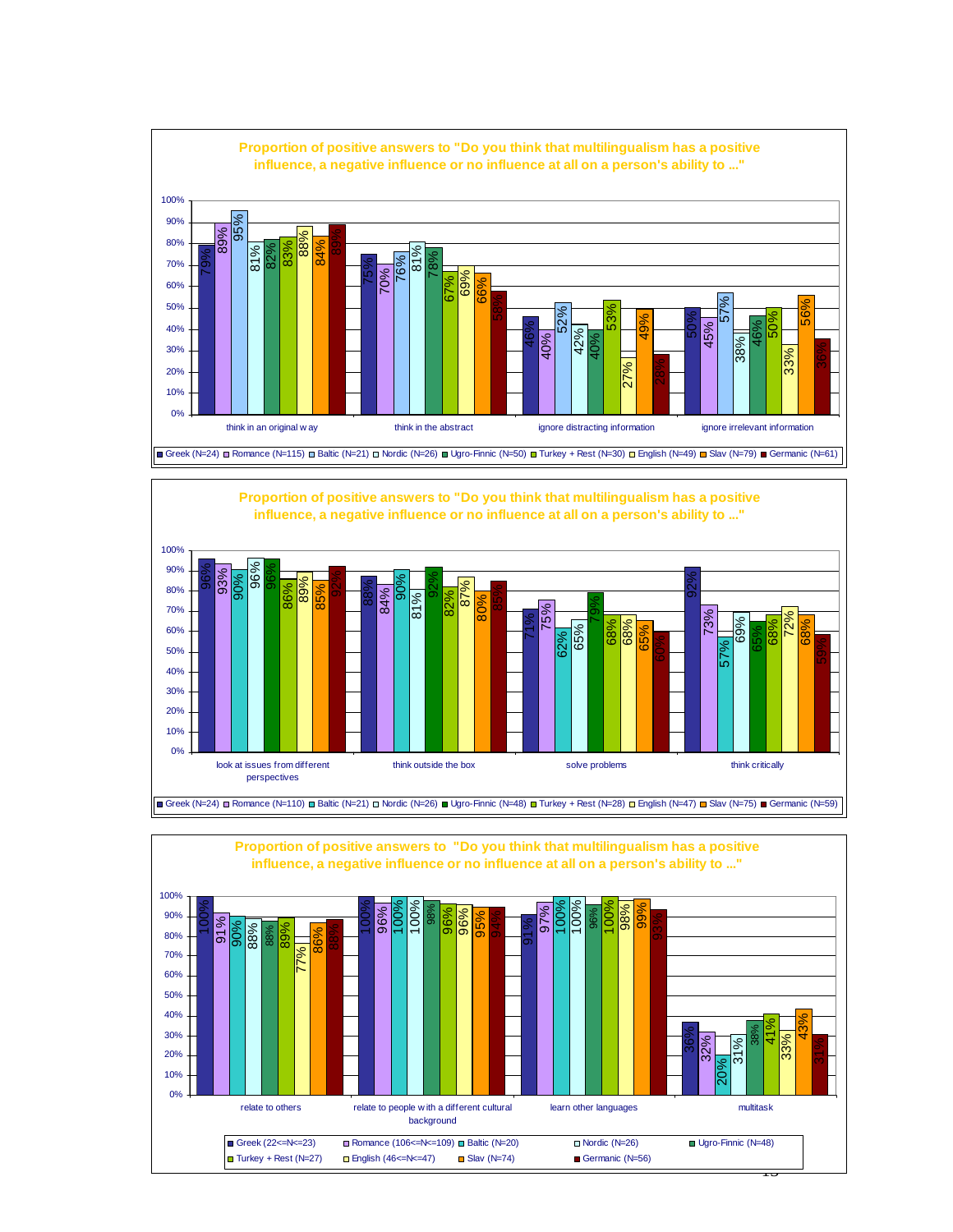Although still not always high enough to come to statistically valid conclusions, some conclusions can be drawn.

#### *'Greek'*

- This group has the most respondents in the 'not sure' category with regard to the link between multilingualism and a person's ability to think in an original way.
- It is also slightly above the proportion of the total sample in regard to the positive influence of multilingualism on a person's ability to ignore distracting information.
- Respondents are significantly more often 'positive' with regard to the link between multilingualism and a person's ability to think critically. All think multilingualism has a positive influence on a person's interpersonal skills.
- A higher proportion than the total sample is 'not sure' about the link between multilingualism and a person's ability to learn other languages. This is also the case for the link between multilingualism and a person's ability to multitask.

#### *'Romance'*

- This group of respondents has among the highest proportion of 'positives' as regards the link between multilingualism and a person's ability to solve problems.
- The 'Romance' group also features the maximum proportion of 'positives' on the link between multilingualism and the ability to ignore irrelevant information.

#### *'Baltic'*

- All but one respondent thinks multilingualism has a positive influence on thinking in an original way. We also find a relatively higher percentage than the total sample with regard to the link between multilingualism and a person's ability to think in the abstract.
- They are more often convinced of the positive influence of multilingualism on ignoring distracting and/or irrelevant information. Yet, regarding the latter, the largest proportion of 'negatives' and respondents who are 'not sure' are also in this group.
- In the 'Baltic' group we find the second highest proportion of respondents that think multilingualism has a positive influence on a person's ability to think outside the box. On the other hand, the group also the second lowest proportion of respondents that think multilingualism has a positive influence on a person's ability to solve problems.
- Less respondents think multilingualism has a positive influence on a person's ability to think critically, while there is an elevated percentage of respondents that think there is no link between the two or who are unsure.
- This group features the highest percentage of respondents who say they are 'not sure' about the link between multilingualism and a person's ability to multitask.

#### *'Nordic'*

- This group has the highest proportion of respondents that think there is no link between multilingualism and a person's ability to think in an original way.
- On the link between multilingualism and a person's ability to ignore irrelevant information, this group is one of the least positive.
- The highest proportion of respondents that think multilingualism has no influence on a person's ability to solve problems are also in this group (27%).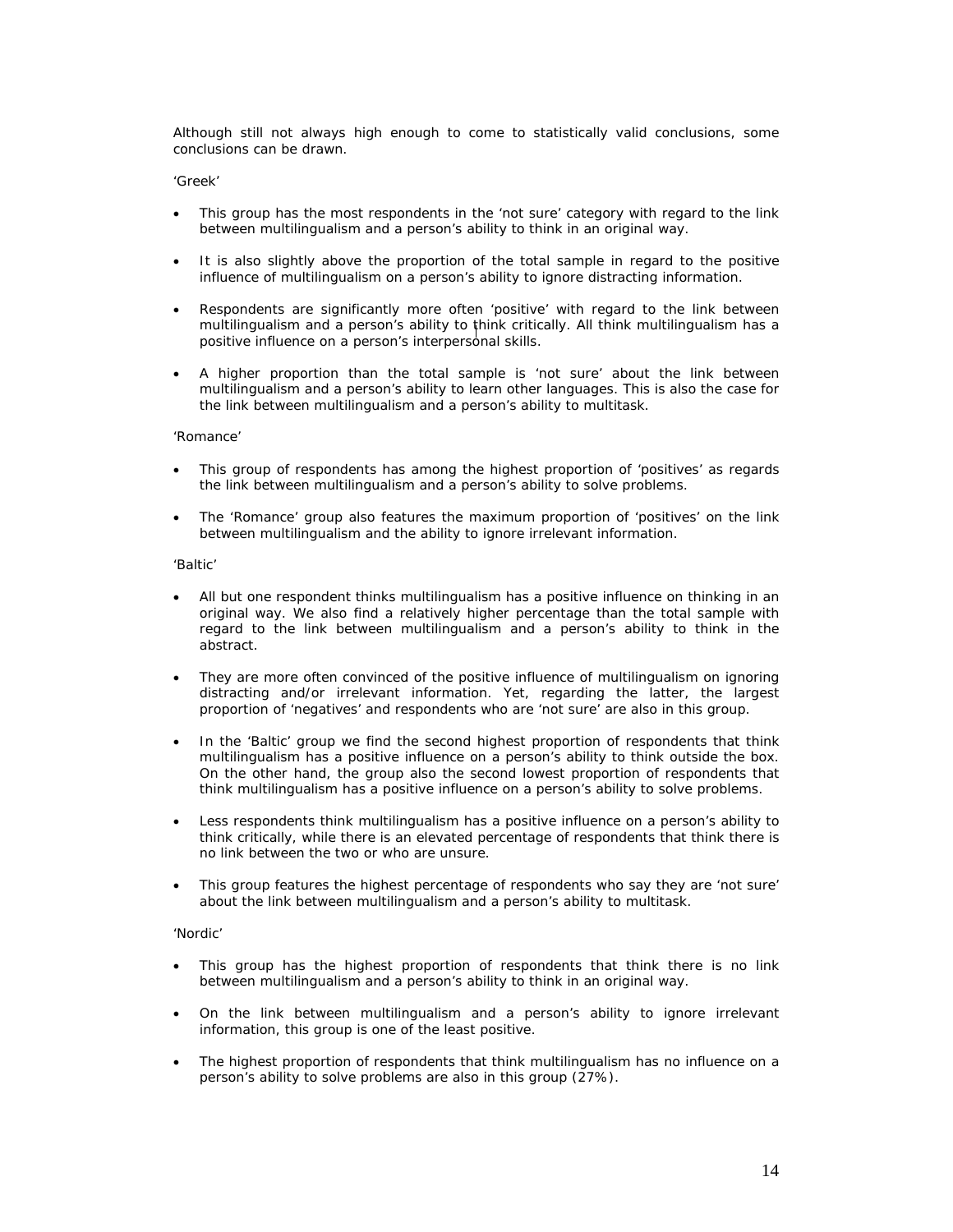• Finally, the group has one of the highest proportions of participants who say they are 'not sure' about the influence of multilingualism on a person's ability to relate to others.

# *'Ugro-Finnic'*

- This group has one of the highest proportions of respondents that think there is no link at all between multilingualism and a person's ability to think in an original way.
- On the other hand, they have one of the highest proportions of respondents who think multilingualism has a positive influence on the ability to think in the abstract.
- This group has the highest proportion of respondents who believe multilingualism has a positive influence on a person's ability to think 'outside the box' and on a person's ability to solve problems.
- However, there is an elevated proportion of respondents that are 'not sure' about the link between multilingualism and a person's ability to think critically.

#### *'Turkey + Rest'*

- This group has one of the largest proportions of respondents that say they think there is no link at all between multilingualism and a person's ability to think in an original way.
- Yet it is one of the most positive of all when looking at the link between multilingualism and a person's ability to ignore distracting information.
- The group also has an elevated proportion of respondents who say they are 'not sure' about the influence of multilingualism on a person's ability to think critically.
- This is also the case for the influence of multilingualism on a person's ability to relate to others.
- In this group we find the second highest proportion of respondents who think that multilingualism has a positive influence on a person's ability to multitask.

#### *'English'*

- The respondents in the 'English' group are least positive, when compared with the total sample, about the influence of multilingualism on a person's ability to ignore distracting and/or irrelevant information. The group has one of the highest proportions of respondents who think there is no link at all.
- We also find here one of the highest proportions of people who think multilingualism has no influence on a person's ability to relate to others. The group also features the highest proportion of participants who say they are 'not sure'.

#### *'Slav'*

- The only two respondents who find that multilingualism has a negative influence on thinking in an original way are in this group
- The proportion of respondents who think multilingualism has a positive influence on a person's ability to ignore distracting information is higher here than the total sample.
- Although still very high, the proportion of 'positive' responses overall is lowest here. The group also has the highest proportion of people who think there is no link between multilingualism and a person's ability to look at issues from different perspectives.
- This group also has the lowest percentage of positive responses on the influence of multilingualism on a person's ability to think 'outside the box'.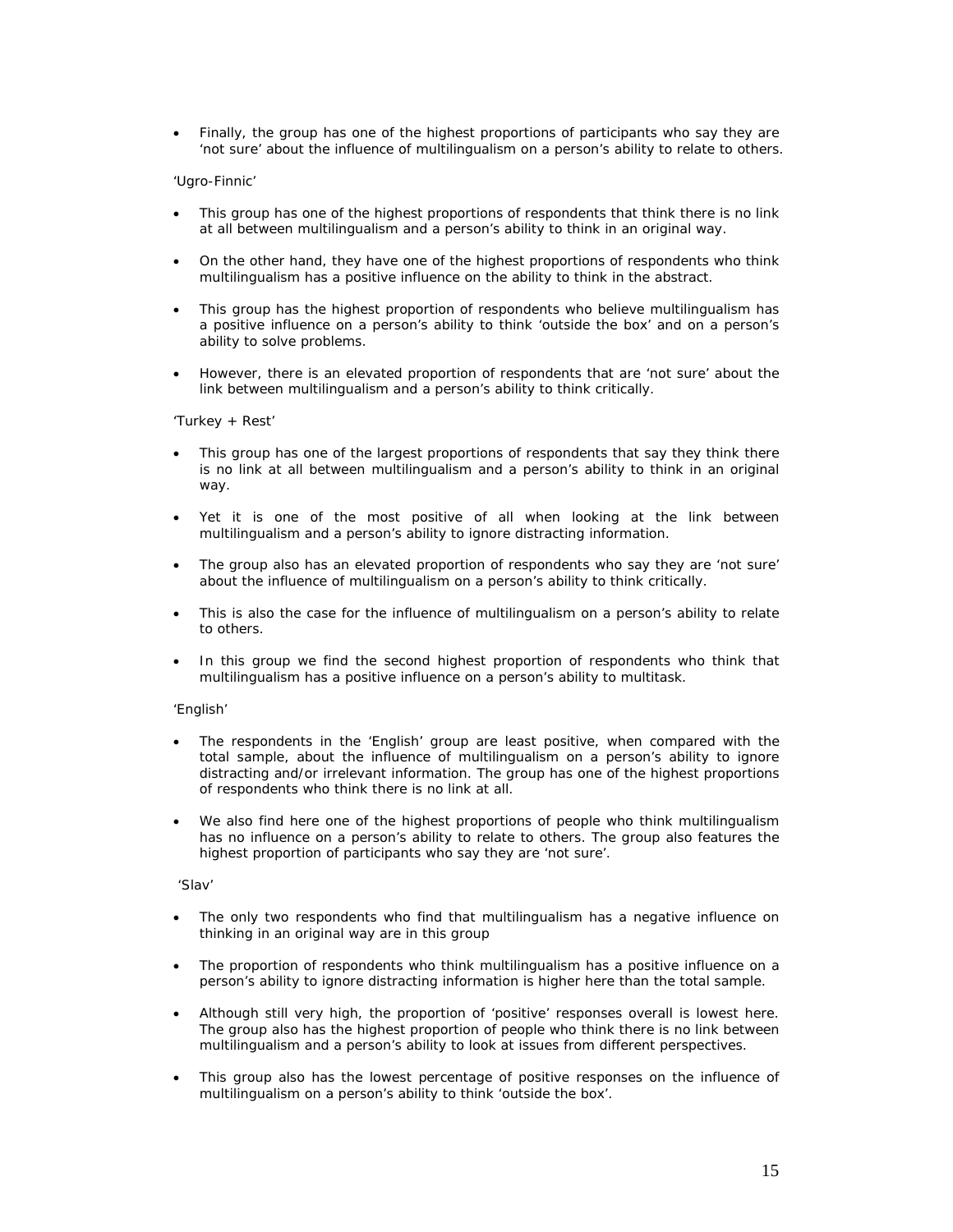- More often than most others, this group thinks that multilingualism has no link with the ability to think critically, and no influence on a person's ability to relate to others.
- The proportion of respondents that think multilingualism has a positive influence on a person's ability to multitask is highest in this group.

#### *'Germanic'*

- A large proportion of respondents think there is no link at all between multilingualism and a person's ability to think in an original way.
- The percentage of respondents who feel multilingualism has a positive influence on the ability to think in the abstract is considerably lower than the total sample.
- Respondents are less positive about the link between multilingualism and a person's ability to ignore distracting and/or irrelevant information: a large proportion think there is no link between the two.
- This group features the highest proportion of respondents who think there is no link between multilingualism and a person's ability to look at issues from different perspectives.
- Relatively fewer respondents think there is a positive influence on a person's ability to solve problems: in fact a large percentage of respondents think that multilingualism has no influence on this.
- Respondents think, less often than most other groups, that multilingualism has a positive influence on a person's ability to think critically. In fact, they think more often than most others that there is no link at all.
- The largest proportion of people who think that multilingualism has no influence on a person's ability to relate to others is in this group.

|                                                           | Q1a   | Q1 b   | Q1c    | Q1d    | Q2a   | Q2b   | Q2c    | Q2d    | Q3a    | Q3 b  | Q <sub>4</sub> | Q <sub>5</sub> |
|-----------------------------------------------------------|-------|--------|--------|--------|-------|-------|--------|--------|--------|-------|----------------|----------------|
| Greek                                                     | $-7%$ | 6%     | 5%     | 5%     | 5%    | 3%    | 2%     | 23%    | 12%    | 3%    | $-6%$          | 2%             |
| Romance                                                   | 3%    | $1\%$  | $-1%$  | 0%     | 2%    | $-1%$ | 6%     | 4%     | 3%     | 0%    | 0%             | $-3%$          |
| <b>Baltic</b>                                             | 9%    | 7%     | 12%    | 12%    | $-1%$ | 6%    | $-7%$  | $-12%$ | 2%     | 3%    | 3%             | $-15%$         |
| Nordic                                                    | $-5%$ | 11%    | 2%     | $-7%$  | 5%    | $-4%$ | $-4%$  | $0\%$  | 0%     | 3%    | 3%             | $-4%$          |
| Uaro-Finnic                                               | $-4%$ | 9%     | 0%     | 1%     | 5%    | 7%    | 10%    | $-4%$  | $-1%$  | 1%    | $-1%$          | 3%             |
| Turkey + Rest                                             | $-3%$ | $-3%$  | 13%    | 5%     | $-6%$ | $-3%$ | $-1%$  | $-1%$  | 1%     | 0%    | 3%             | 6%             |
| English                                                   | 2%    | 0%     | $-14%$ | $-13%$ | $-2%$ | 3%    | $-1%$  | 3%     | $-12%$ | $-1%$ | 1%             | $-2%$          |
| Slav                                                      | $-3%$ | $-4%$  | 9%     | 10%    | $-6%$ | $-5%$ | $-4%$  | $-1%$  | $-2%$  | $-2%$ | 2%             | 9%             |
| Germanic                                                  | 3%    | $-12%$ | $-12%$ | $-10%$ | 1%    | $0\%$ | $-10%$ | $-10%$ | 0%     | $-2%$ | $-4%$          | $-4%$          |
| Percentage of positive<br>answers in the survey<br>sample | 86%   | 69%    | 40%    | 45%    | 91%   | 85%   | 69%    | 69%    | 88%    | 97%   | 97%            | 35%            |

#### *Other observations with regard to language groups.*

The greatest difference between a language group's score and the overall score, i.e. +23%, is to be found in the 'Greek' group's answer to question 2d ("… ability to think critically"). The 'Greek' group also had more 'positives' to the question 3a ("… ability to relate to others").

Other groups that have considerably higher proportions than the overall sample are the 'Slav' group on question 1d ("… ability to ignore irrelevant information"), the 'Turkey + Rest' group on question 1c ("… ability to ignore distracting information"), the 'Nordic' group on question 1b ("… ability to think outside the box") and the 'Baltic' group on question 1c [see above] and 1d [see above].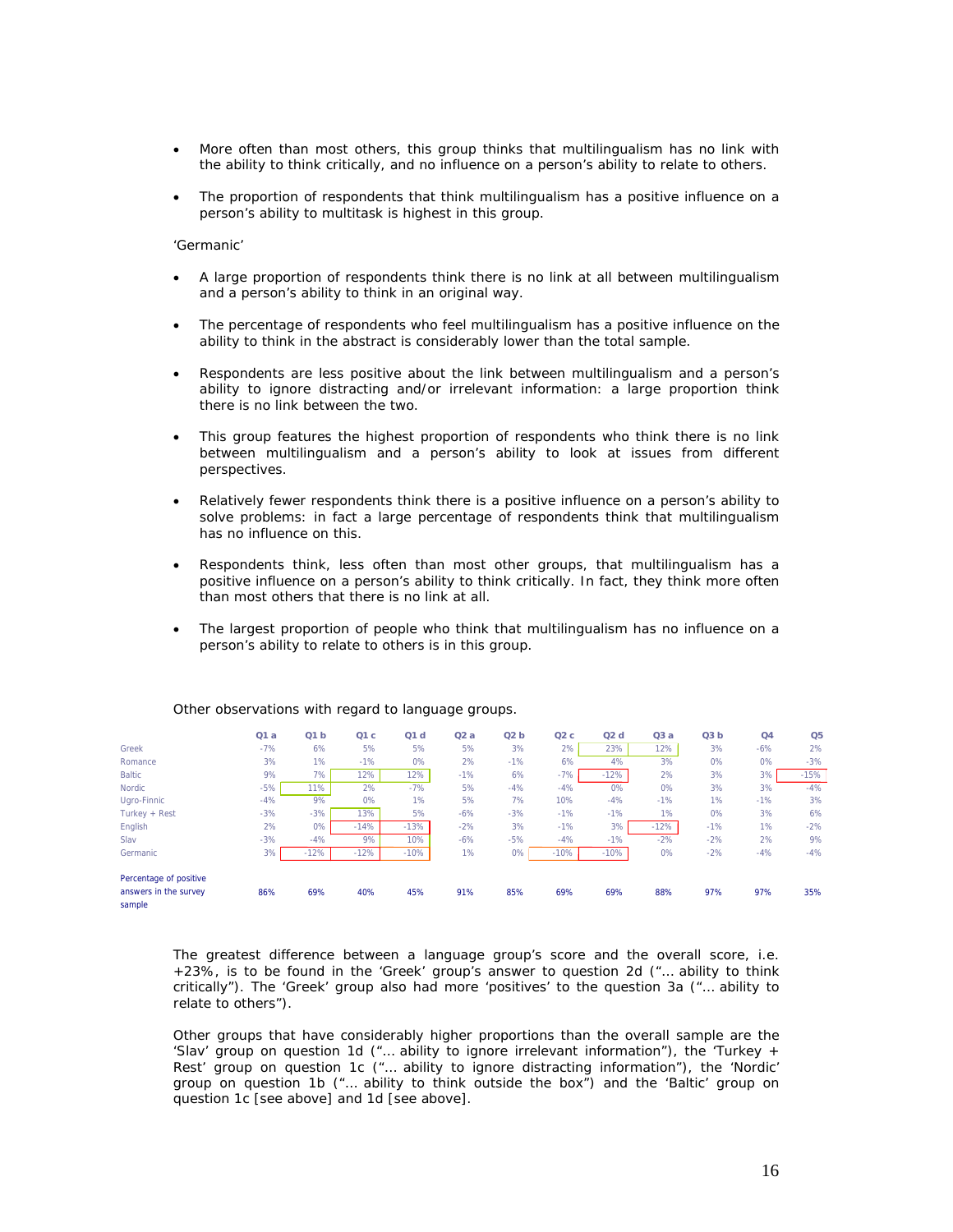Groups that had a considerably smaller proportion of 'positives' than the total survey sample are the 'Germanic' group (on questions 1b [see above], 1c [see above] and 2d ("… ability to think critically"), the 'English' group's answer to question 1c [see above], 1d [see above] and question 3a ("… ability to relate to others") and the 'Baltic' group's answer to question 2d.

#### **4.1. 7. Results per Age Category**

### *Age Category 15 – 24*

This category is least positive and features the highest percentage of 'negatives' with regard to question 1c ("… ability to ignore distracting information") and question 1d ("… ignore irrelevant information"). It also has the lowest proportion of 'positives' on question 2a ("think in an original way). On this question the group features the highest percentage of respondents thinking there is no link between the two.

There is also an elevated percentage of respondents that think there is no link between multilingualism and a person's ability to solve problems.

With regard to the influence of multilingualism on a person's ability to think critically, this group has the lowest proportion of 'positives' and a high proportion of respondents that think there is no link.

Respondents in this category are also least inclined to think that multilingualism has a positive influence on a person's ability to relate to others. This category also has the highest proportion of respondents that think there is no link between the two. On the other hand, they think more often than people in other age groups that multilingualism has a positive influence on a person's ability to multitask.

#### *Age Category 25-39*

This age category has the lowest percentage of respondents considering that multilingualism has a positive influence on a person's ability to think in an original way. Most of these 'non-positives' either think that it has no influence or are unsure about this aspect of creativity. We also find the lowest percentage of 'positives' for "thinking in the abstract".

Furthermore, this group has the lowest proportion of 'positive' respondents regarding the link between multilingualism and a person's ability to solve problems.

They are also least inclined to give a 'positive' answer on the link between multilingualism and a person's ability to multitask. This is the category with the largest proportion of respondents that think there is no connection between the two.

#### *Age Category 40-54*

No significant issues for this age category.

#### *Age Category 55-69*

This age category has the highest percentage of 'positives' on the link between multilingualism and a person's ability to think in the abstract.

About half of these respondents think multilingualism has a positive influence on a person's ability to ignore distracting and/or irrelevant information.

This age group also has the highest proportion of 'positives' on the influence of multilingualism on a person's ability to look at issues from different perspectives and to think critically.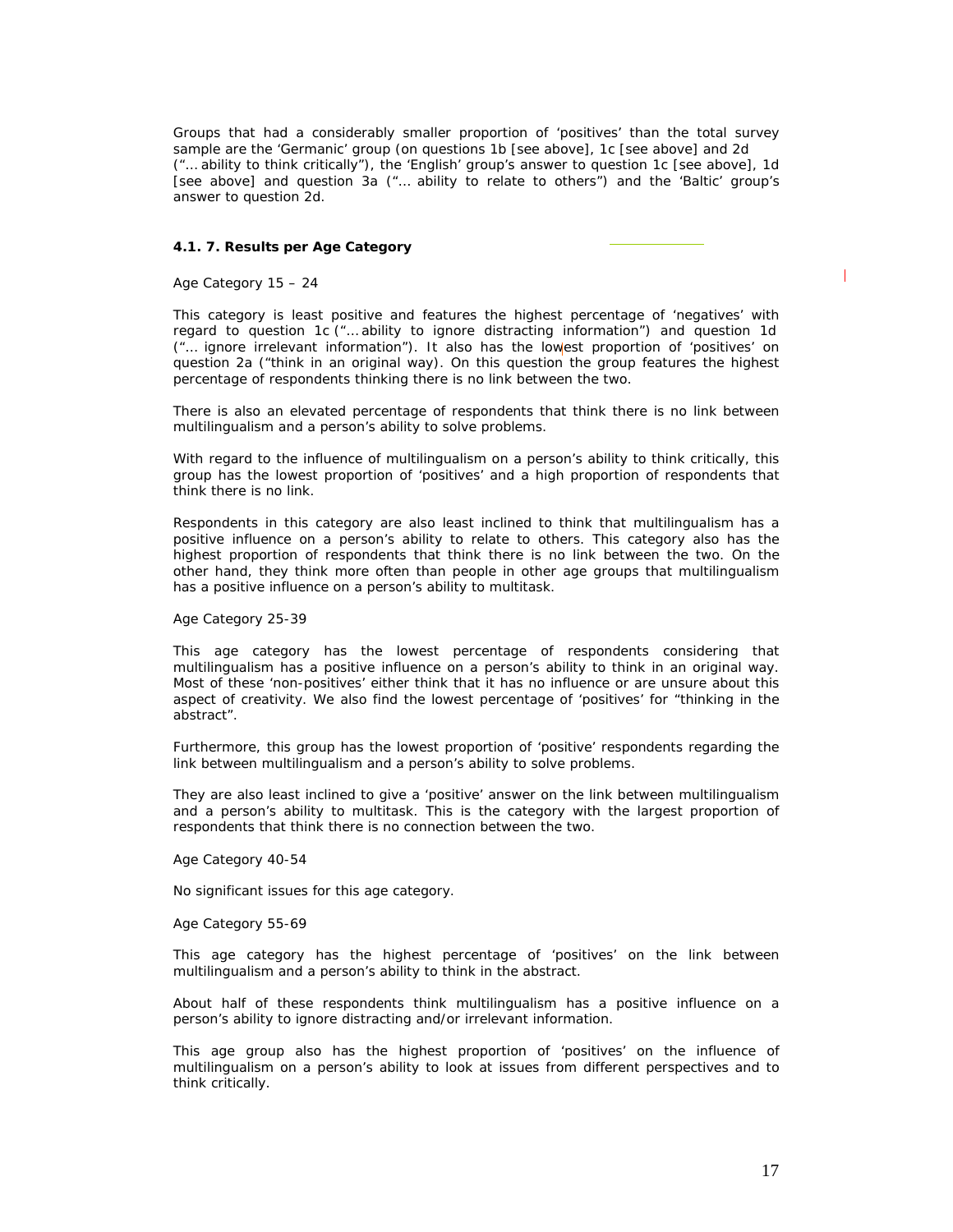However the highest percentage of people that are 'not sure' of its influence on a person's ability to relate to others, as well as on the ability to multitask, is in this age group.

*Age category >70* 

This category is too few in number to permit conclusions.

# **4.1.8. Results according to Gender**

Female respondents tend to answer 'positive' more often than male respondents. More male respondents than female respondents think multilingualism has no influence on 'thinking in an original way'.

Although female respondents tend to think more often than male respondents that multilingualism has a positive influence on the ability to think in the abstract, the difference is small.

For the other questions we found no significant gender differences.

# **4.1.9. Results according to Occupation (respondents could tick more than one option)**

#### *Government*

Half of the respondents who indicated they are working for Government think multilingualism has a positive influence on the ability to ignore distracting information. This is considerably higher than the total sample.

All respondents in this category think multilingualism has a positive influence on the ability to look at issues from different perspectives. This category also features one of the highest percentages of 'positives' on the link with an ability to think 'outside the box', to solve problems, to think critically, and to relate to others.

Participants in the NGO and Government sectors are also often more inclined to think that multilingualism has a positive influence on a person's ability to multitask

#### *Academic*

This group has one of the lowest proportions of 'positives' regarding the links with an ability to think 'outside the box' and to solve problems. In the latter case, a larger percentage than the total sample think there is no link between the two: they are also unsure of the link with an ability to multitask.

#### *Business/Industry*

The lowest score for the question on the link with an ability to think in the abstract is found in this category. People working in Business/Industry are also more inclined to think there is no link with an ability to ignore distracting or irrelevant information.

The group also features a lower proportion of 'positives' and an elevated percentage who think there is no link with an ability to look at issues from different perspectives, to think 'outside the box', and to solve problems. Business/Industry is also least inclined to think multilingualism has a positive influence on an ability to multitask.

#### *Media*

This group features the largest percentage of respondents who are 'not sure' about the link with an ability to think in an original way, yet it has the highest percentages of respondents who believe multilingualism has a positive influence on the ability to think in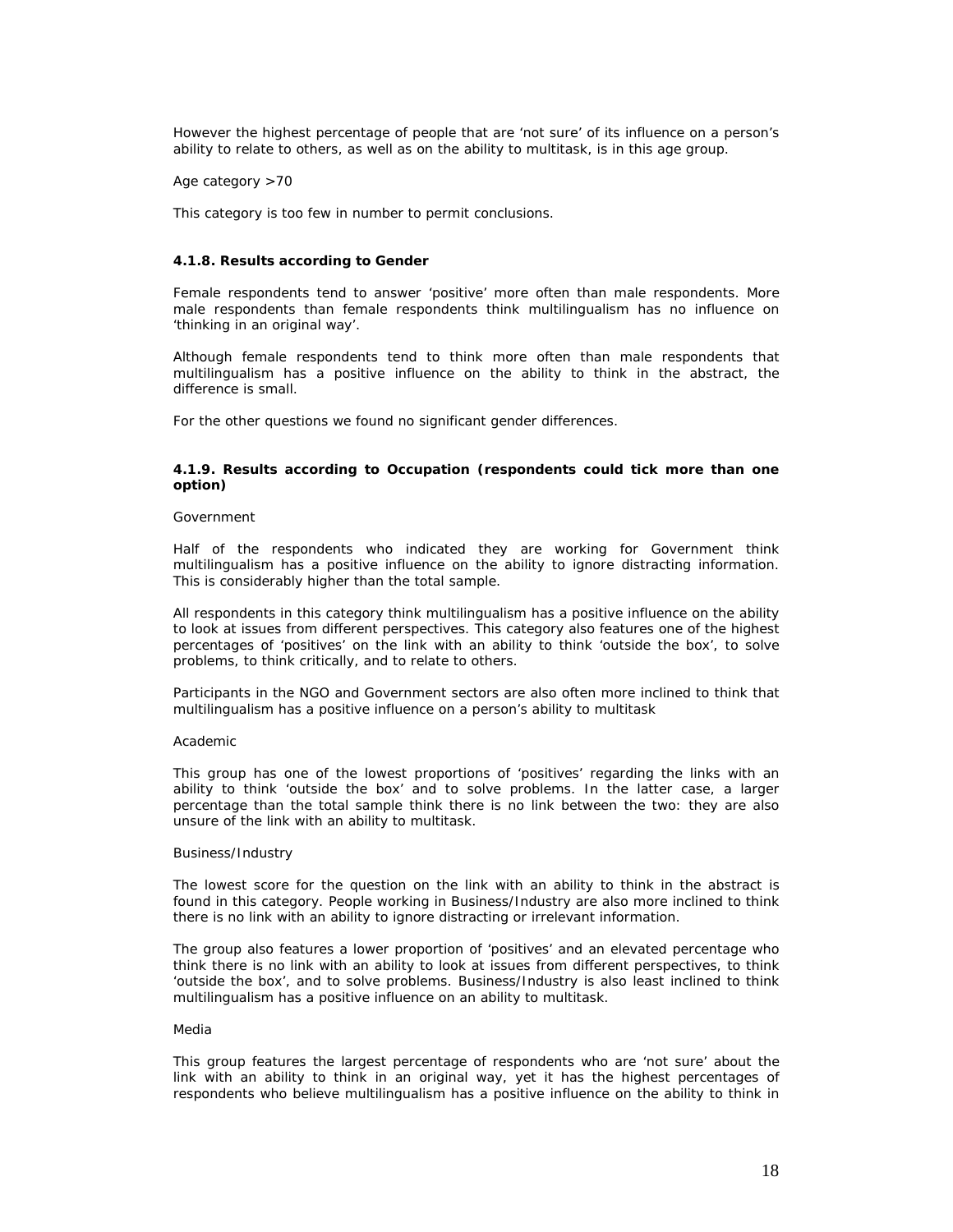the abstract. On the other hand, the category has one of the lowest proportions of 'positives' for "ignoring irrelevant information".

Respondents tend to think more than other categories that multilingualism has a positive influence on thinking 'outside the box', but less than other categories on an ability to solve problems. In effect, the Media group has one of the largest proportions of respondents who think there is no link with an ability to solve problems and to think critically.

#### *Cultural Sector (apart from Media)*

Respondents working in the cultural sector, in education and/or in an NGO respond most positively to the link between multilingualism and an ability to think in an original way.

This category has the highest percentage of 'positives' for the links with an ability to think 'outside the box' and to solve problems.

For the link between multilingualism and an ability to relate to others, the proportion of 'positive' answers here is the lowest of all. This category is also one of the two where the percentage of 'not sure' answers is highest.

#### *Educational*

This category has the highest percentage of respondents who believe multilingualism has a positive influence on the ability to think in the abstract, and also has more 'positives' regarding the link with an ability to ignore irrelevant information. We also find here the largest proportion of respondents 'not sure' about the link with an ability to multitask.

#### *Healthcare*

Only one respondent indicated that (s)he was working in the healthcare sector.

#### *NGOs*

Respondents working in the cultural sector, education and NGOs believe most positively in the link with an ability to think in an original way. The highest proportion of people who think multilingualism has a negative influence on the ability to ignore distracting information is also in this category.

Like respondents in the educational sector, people working in NGOs tend to be more 'positive' about the link with an ability to ignore irrelevant information. However the NGO sector also has the largest proportion of 'not sure' answers to this question.

The NGO category has the largest proportions of positive answers on the link with an ability to solve problems and also believes, more than all other categories, that there is no link with an ability to relate to others.

Finally people working in NGOs, like respondents in the Government sector, tend to think more often that multilingualism has a positive influence on a person's ability to multitask.

#### *Students*

The Student category has the highest percentage of respondents believing there is no link between multilingualism and an ability to think in an original way. It also features the highest percentage of respondents who think there is no link with an ability to ignore distracting information.

This category has the second lowest proportion of 'positives' and, more than respondents in other categories, is inclined to see no link with an ability to ignore irrelevant information. Students also have lower proportions of 'positives' on the link with an ability to look at issues from different perspectives or to think 'outside the box'.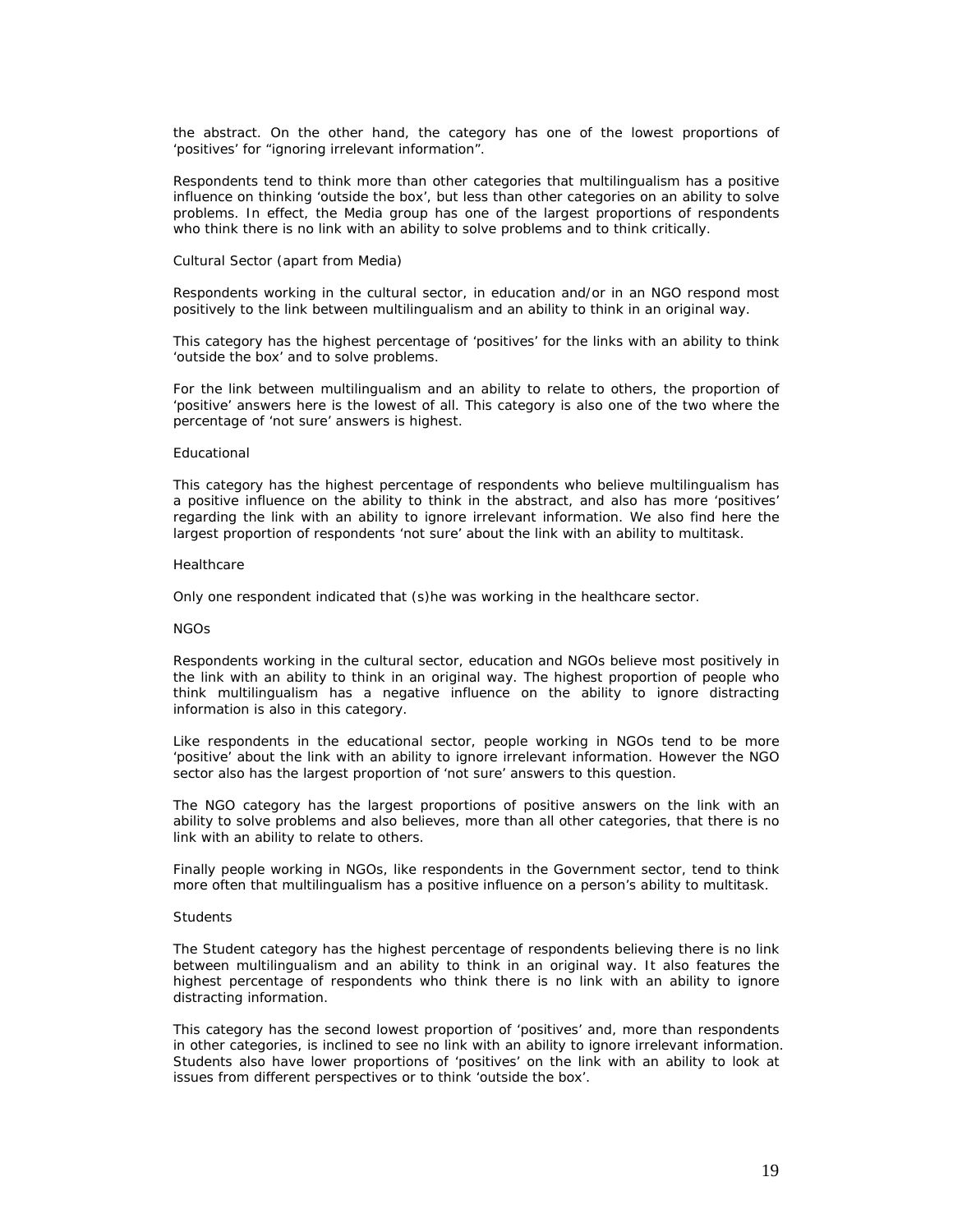Only 50% think there is a positive influence on an ability to think critically. This category also has the highest proportion of respondents who think there is no link with critical thinking or with an ability to relate to others. More often than respondents in other categories, they think there is no link between multilingualism and multitasking.

#### **4.1.10. Results according to Language Skills**

The percentage of 'positives' often rises with the number of languages known.

Conclusion: knowing more languages tends to encourage a favourable response to the influence of multilingualism on several aspects/indicators of creativity.

#### **4.2. The Telephone Survey**

The initial intention was to interview European multinational companies selected from the ranking of the 'Top 100 Most Innovative Companies' drawn up by the Boston Consulting Group and published in *Business Week* magazine (2006).

The telephone survey, however, coincided with the full impact of the 2008-2009 economic downturn. In crisis mode, many corporate executives declined to participate in the survey. Accordingly, the field research team drew up a complementary list of executives with human resources, management and creative consultancies operating multinationally.

By definition – all companies covered by the survey being multinational in their activities – responses were valid at the pan-European/international level.

While recording individual opinions, the survey provided the opportunity to obtain quality input from respondents with extensive experience in the field of multinational operations and team dynamics.

The questions were related to the indicators identified by the Core Scientific Research Team (CSRT), covering the five hypotheses.

It can be concluded from these interviews that, while there is dissent on the validity of two of the indicators, the responses support the five underlying hypotheses and, thereby, endorse the scientific evidence demonstrating that multilingualism contributes to creativity.

Reservations were expressed by some of the respondents, notably creativity consultants, about multitasking which was one of the indicators identified by the CSRT. There were also a few emphatic dissenters who questioned the contribution of multilingualism to enhanced interpersonal skills.

On the other hand, some respondents even felt that dialoguing in a foreign language can help simplify the thought processes.

Various factors were considered to be at play in teamworking where creativity may be a specific feature of multilingual/multicultural team dynamics, as opposed to the individual creativity of multilingual persons.

Corporate opinion particularly places emphasis on the importance of mixed multilingual and multicultural groups in project planning and brainstorming teams. Because of their diverse approaches to common issues, such teams are reported as seeming slower in getting up to speed but, once they are functioning effectively, can be much more versatile in problem solving situations and can come up with creative solutions.

Many respondents also brought up the encompassing factor of culture itself, of which the linguistic aspect is only a part.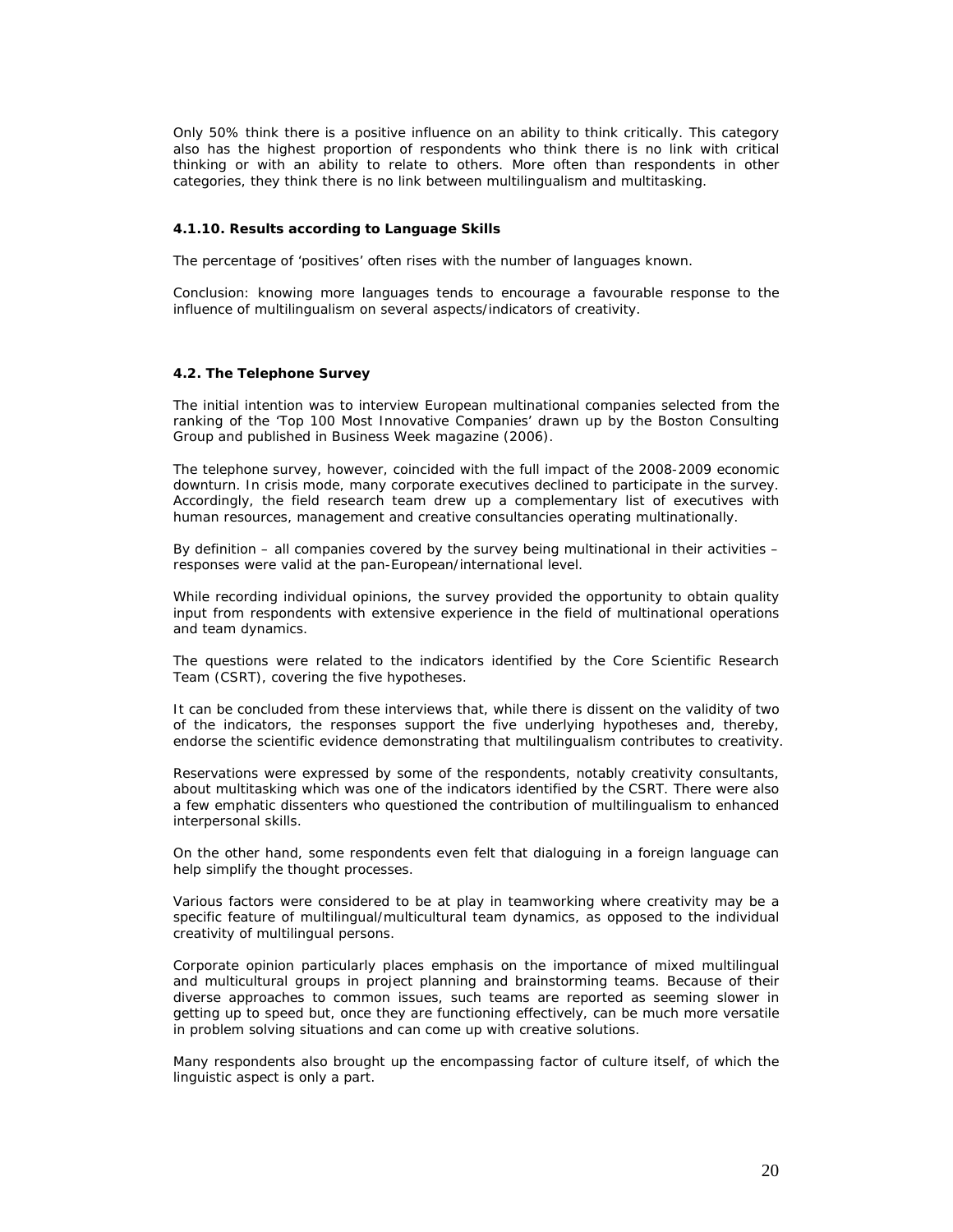



21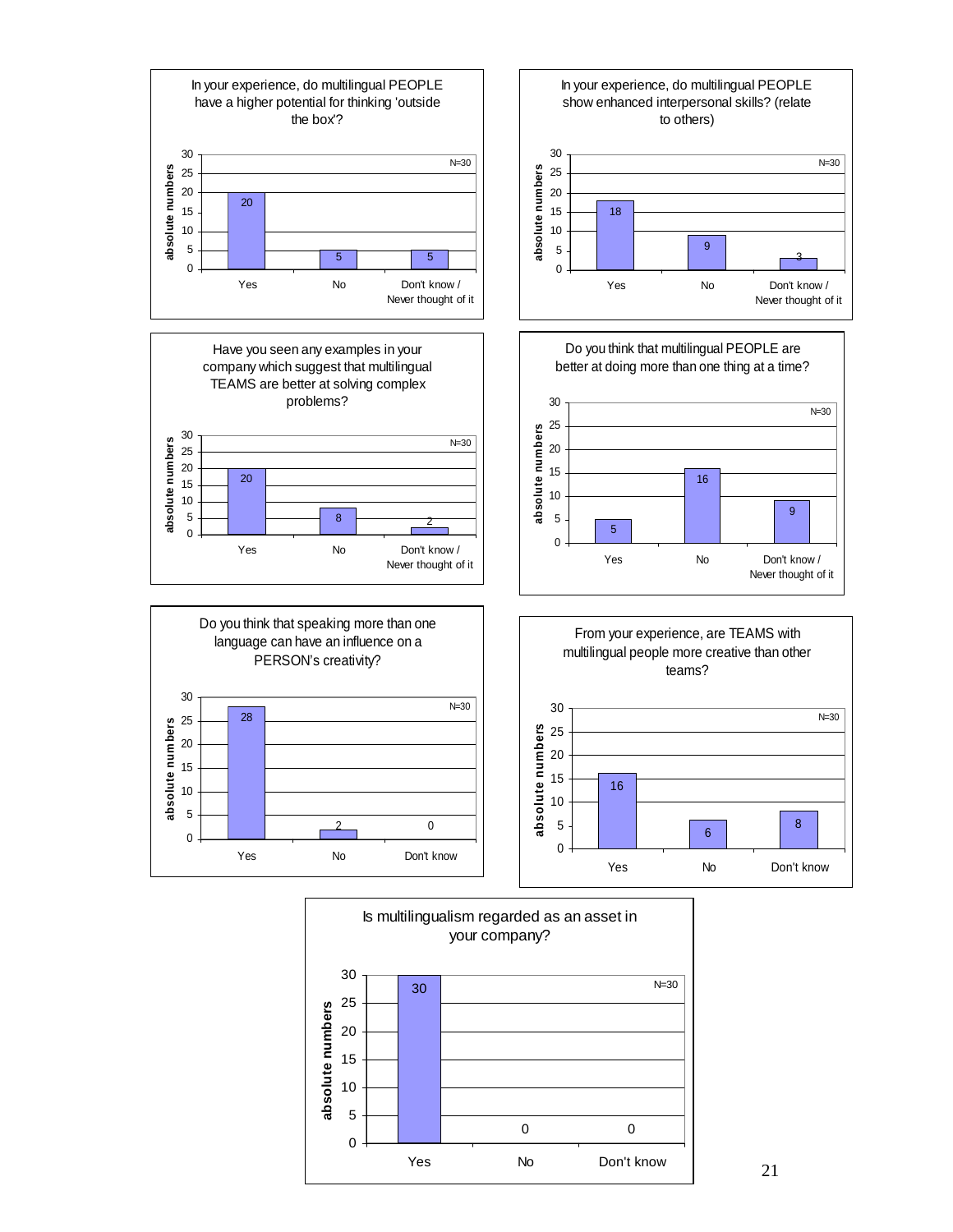# **4.3. The Case Studies**

With the active assistance of the study's Country Experts representing all EU Member States plus Norway and Turkey, the process of obtaining 'in-the-field' evidence included the identification of specific cases substantiating the contribution of multilingualism to both individual and group creativity.

Nine case studies were selected from the 82 submitted, all of them drawn up in the light of these five hypotheses (all nine meet at least three of them). They also come from nine different Member States (although one is of international scope) and cover a range of activities, from drama and cuisine, via the communications industries (TV, telecom, branding, communication research and consultancy), to education and healthcare.

They demonstrate the impact of a multilingual environment on creative applications in varying realms of everyday life.

The common theme that links them is that, thanks to the multilingual and multinational composition of the teams and the ways these initiatives have been organised, all have been both innovative and successful.

Other case studies submitted (82), but not selected, illustrate the impact of multilingualism on the accomplishments of talented individuals as well as on teams and, in particular, focus on various creative aspects of language training and teacher training. All submissions are listed in Annex 7 to this report.

It is also noticeable that some countries (e.g. Austria) focus on international initiatives while others (e.g. Belgium, Finland) highlight the domestic language issue.



*© Michael Ciancio, Fabrica*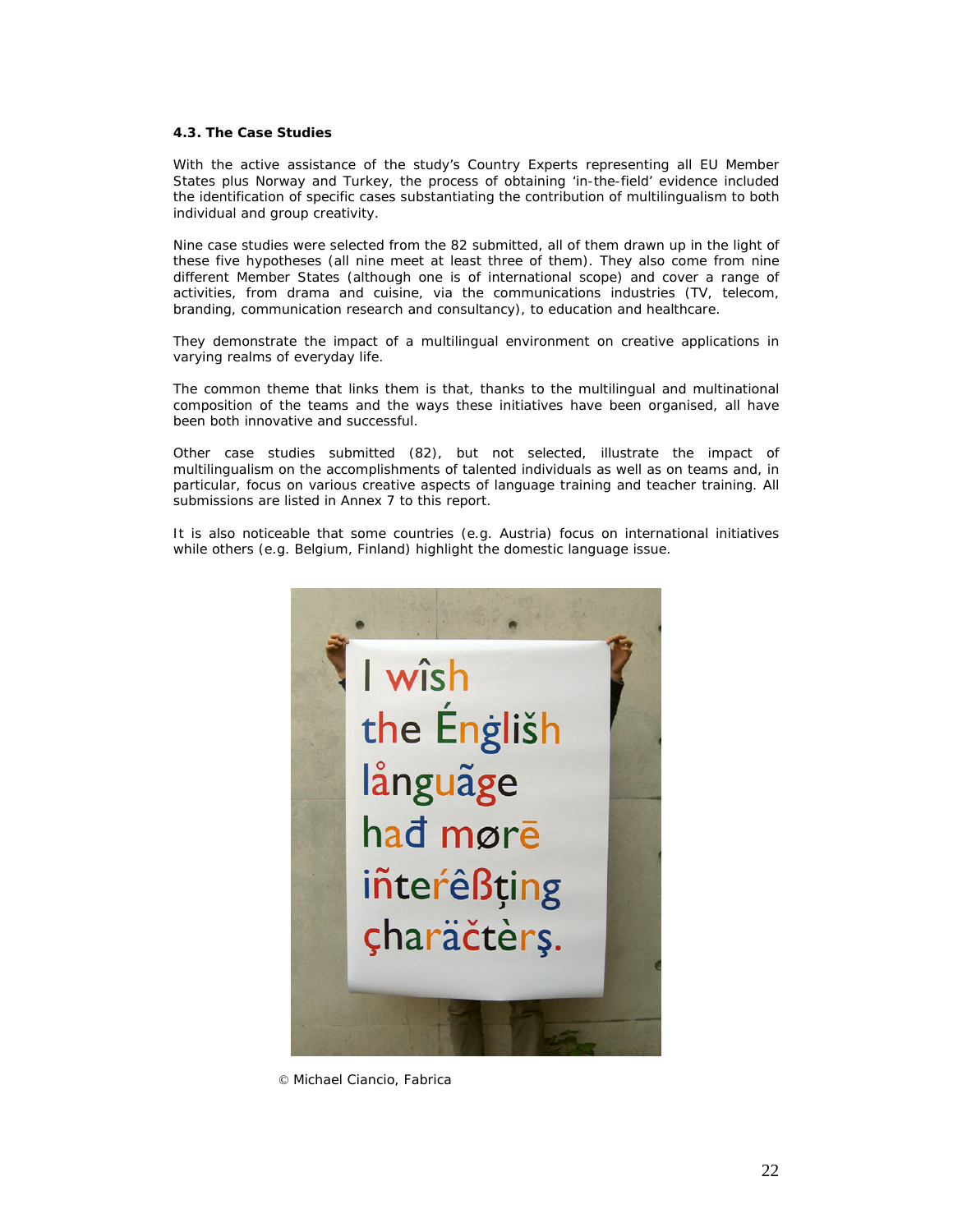#### **5. Overall Conclusions**

We are at a period in history when innovation through creativity is viewed as a key driver for social and economic success. Innovation is an essential component of a successful society. One of the potential sources fuelling innovation and creativity is multilingualism.

By combining traditional research approaches with those of the newly emerging neurosciences, we are at a unique point in time where we can compare observations of human performance with ever greater understanding of what happens inside the brain. These are early days, and there is likely to be a considerable increase in research activity over the next decade. But already it is possible to see a level of convergence, with similar findings reported through very different research approaches.

This opens doors to further promoting multilingualism because, from the evidence, knowing a second or third language is more than 'the sum of its parts'. There is added value that has supplementary benefits for a range of human endeavours. Experienced people have endorsed this assertion throughout the reporting process, demonstrating a shared understanding of the contribution of multilingualism to creativity in the belief that 'languages really are good for you'.

The team responsible for compiling this report has taken a very small step in a very wide space. It has engaged in a 'look and listen' approach, and the signs are that there is something very exciting to be explored in the added value potential of various levels of multilingualism. The key word in this report is indeed 'potential'.

Knowledge of more than one language points to the expansion of specific types of competence. Multilingualism appears to help people realise and expand their creative potential. In addition, thinking, learning, problem solving and communicating, all of which are transversal knowledge-steeped skills used in our daily lives, show signs of enhancement through multilingualism.

Recognition of European multilingualism as a lever for economic growth and social cohesion, and not as an 'expensive inconvenient reality', is one issue. Communicating the value of languages and supporting their development through policy and education is another. Valuing the knowledge and use of different languages, regardless of contemporary status, is yet another. Understanding the multilingual dimension can lead to pragmatic initiatives nurturing the potential that the knowledge of languages can bring to individuals and the societies in which they live and work.

The world is leading to a new age in which science can examine the impact of languages on the brain. The next decade promises even greater insights. This understanding will be driven by the neurosciences, enabling us to clarify our knowledge of multilingualism and its relation to creativity and other factors.

"The major future challenges in the educational field are how to reform our learning systems to prepare our young people for jobs that do not exist yet, using technologies that have not been invented yet, in order to solve problems that haven't been identified yet." (Jan Figel 2009).

The evidence clusters described here suggest that multilingualism is a resource that could play a key role in responding to the challenges of the present and the future. It is an existing resource that is likely to nourish emergent processes of creativity that will expand individual and societal opportunity.